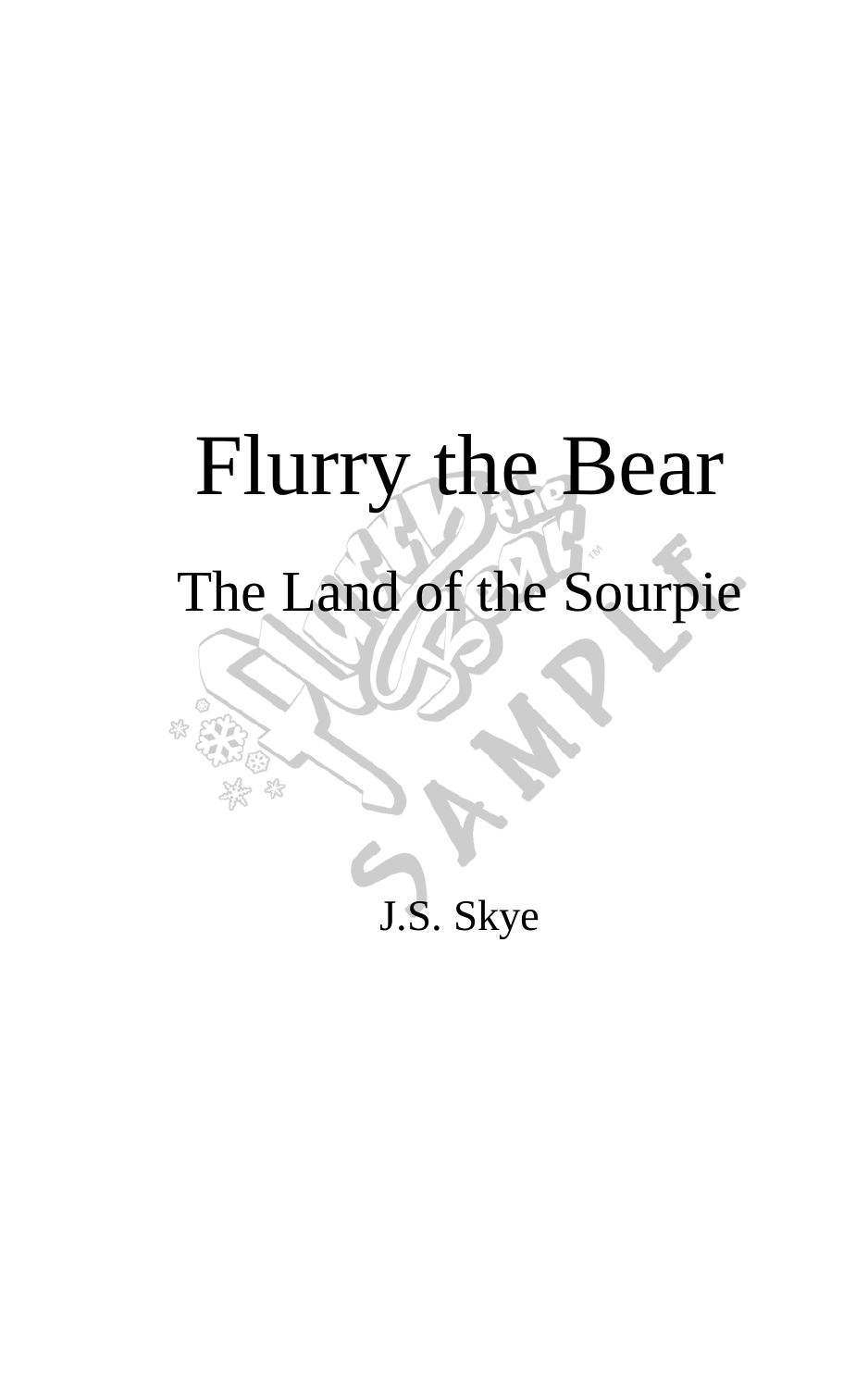#### **Flurry the Bear**

#### **The Land of the Sourpie**

2<sup>nd</sup> Edition – January 2015 First Published – February 2013

All characters featured in this novel, the distinctive names and likenesses thereof, and all related content are the sole property of J.S. Skye. No similarity between any of the names, characters, persons, and/or institutions in this book with those of any living or dead person or institution is intended, and any such similarity which may exist is purely coincidental.

> The Land of the Sourpie (Flurry the Bear – Book 2) Copyright © 2015 J.S. Skye All rights reserved. www.FlurryTheBear.com

Cover art by Luís Figueiredo, J.S. Skye, & Tony Washington

> ISBN: 0692371850 ISBN-13: 978-0692371855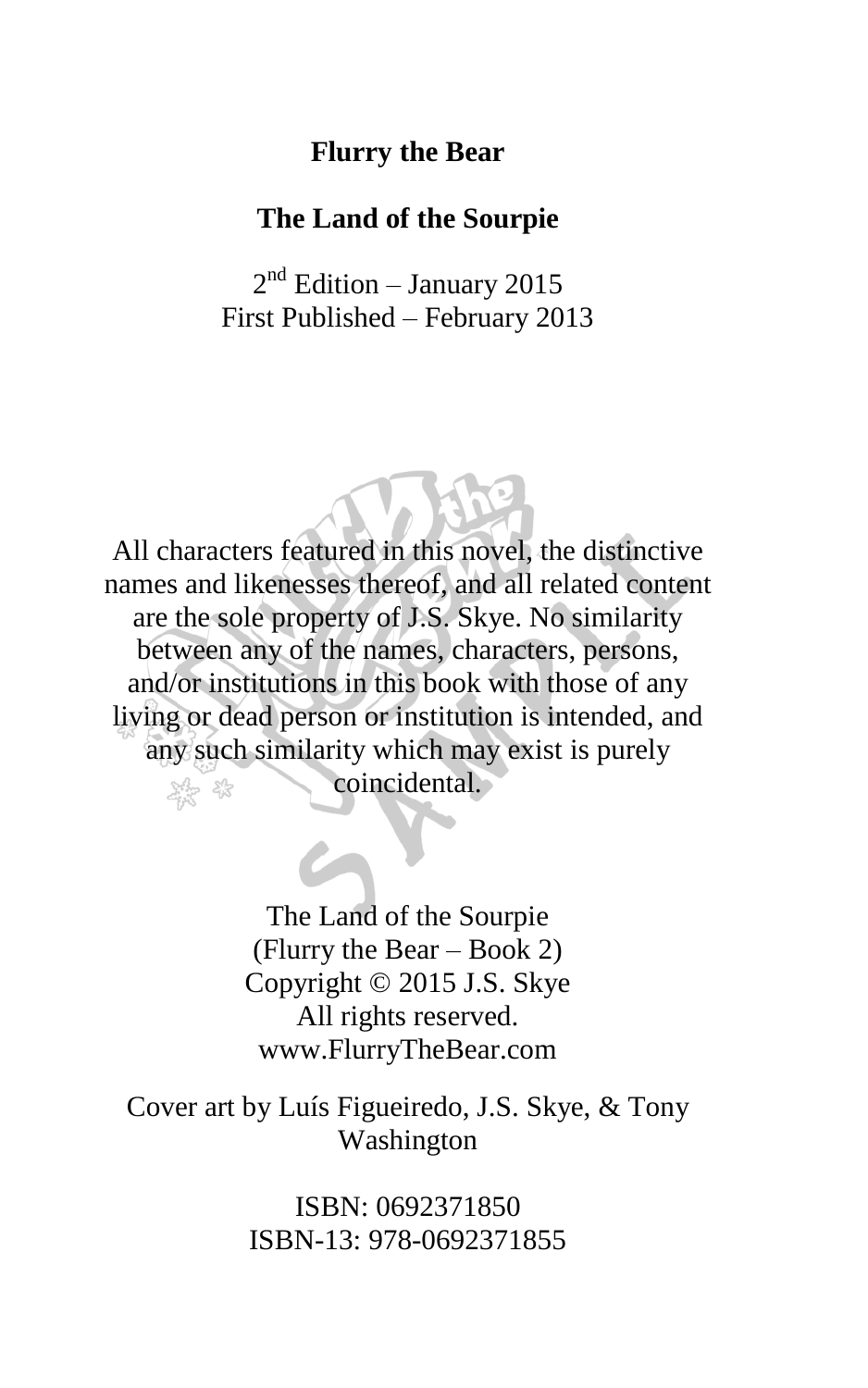

### CHAPTER 5 THE SOURPIE

After the long journey, one which took a number of days, the wolves, along with Flurry, Fall, and Caboose, arrived at the edge of a tree line. "This is where we part ways," Isangrim said to Flurry and the others. "Good luck with your mission."

"Thanks!" Yet, Flurry was uncertain what he was expected to do next. "What am I supposed to do again?" he asked.

"We're at the border of Sourpie territory. We don't venture into their land. You may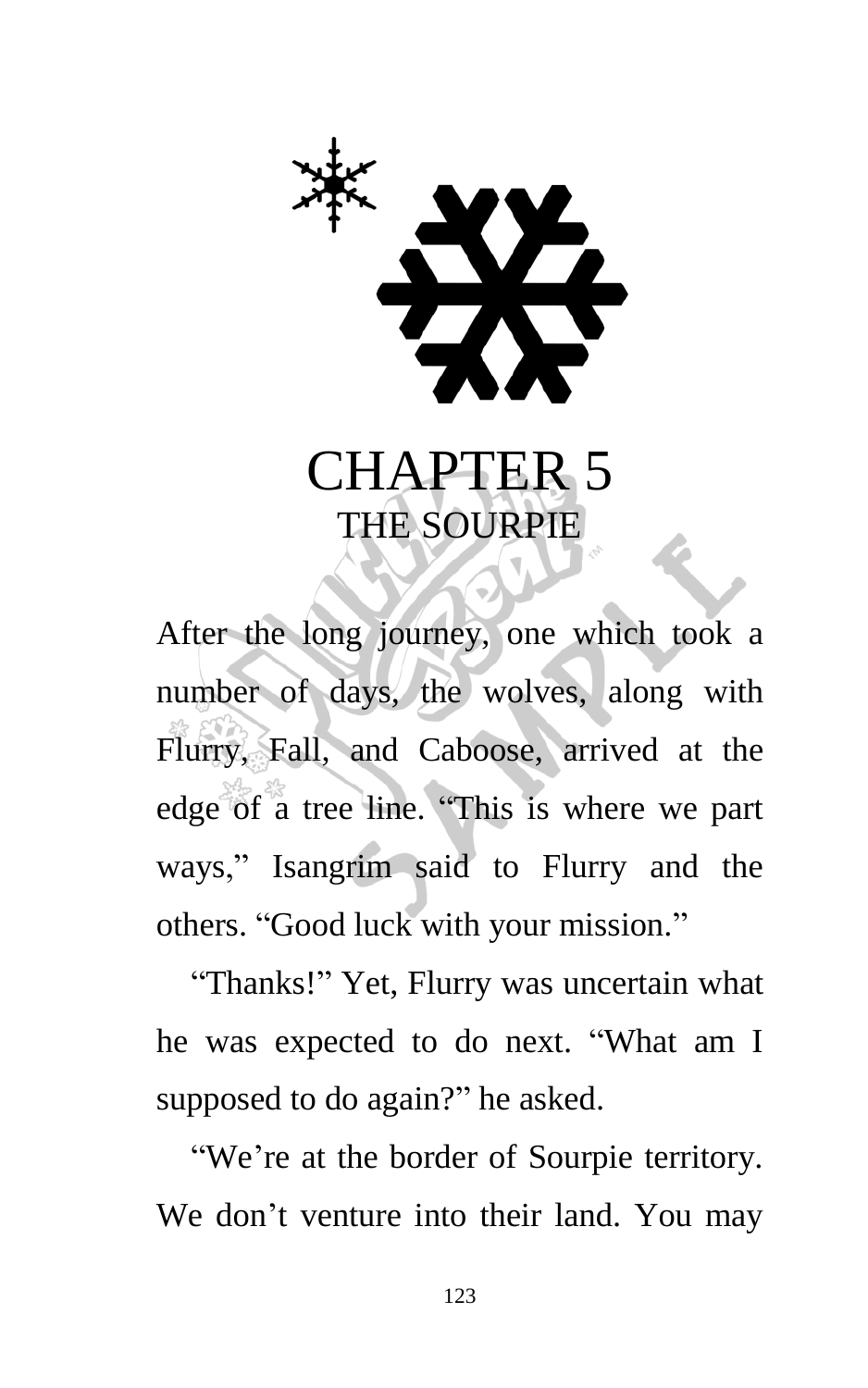go in, but we shall stay out. When you retrieve the necklace from the nation city of Tikalico, come to the edge of this forest and call my name. One of us shall be nearby at all times."

"Okay!" Flurry answered and waved goodbye to his wolf friends, as he, Fall, and Caboose entered the jungle together.

Now that Flurry was out of sight, Isangrim turned back to the others. "This is our moment! All of you, be ready! If he succeeds in getting that necklace, their defenses will be down and we'll have a feast. Be flexible. If he isn't successful in retrieving the necklace, his presence alone may still open a window of opportunity for us to exploit."

"Sir, if you don't mind me asking …" One of the subordinate wolves spoke up.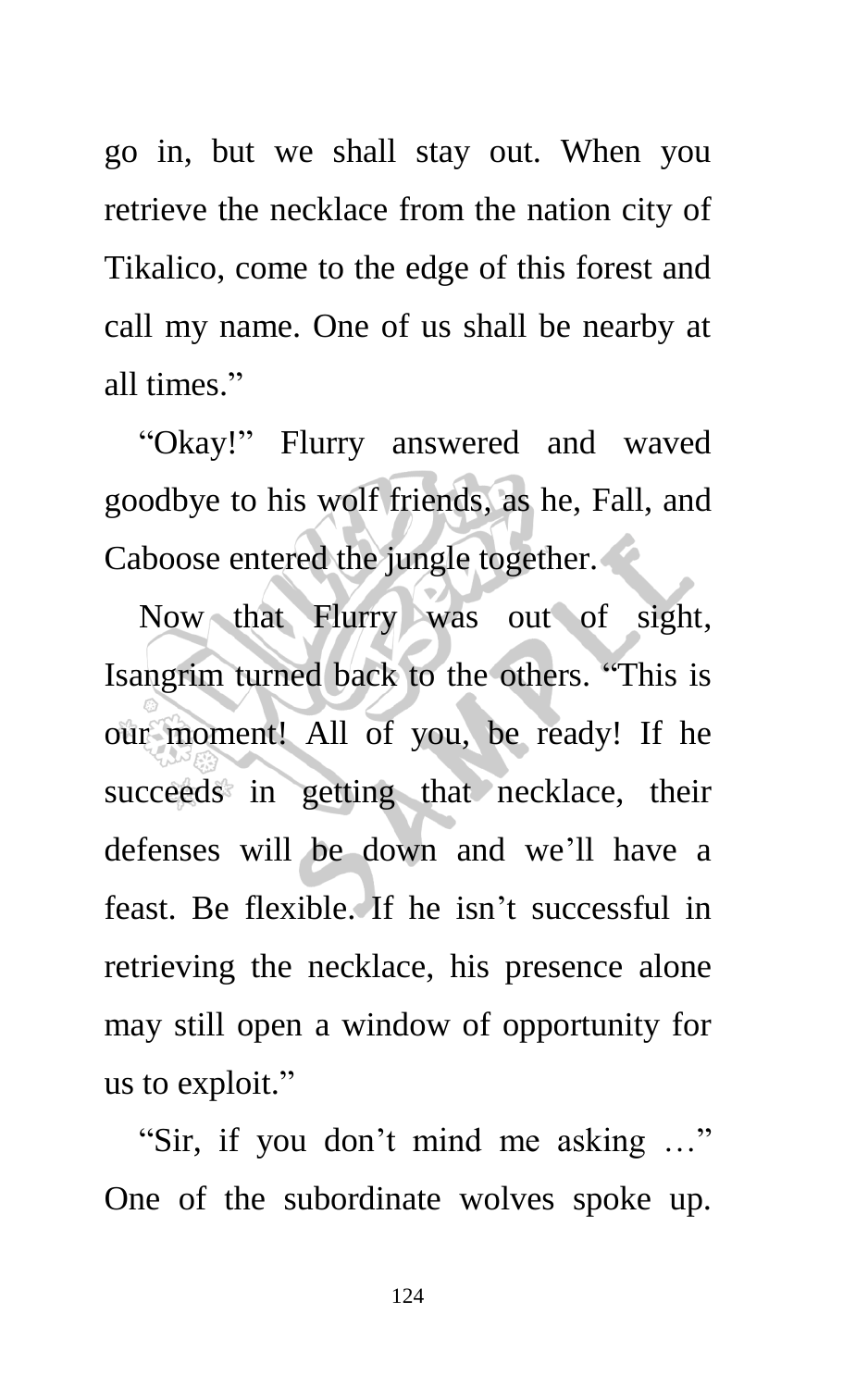"Why can't we just make a meal out of the Sourpie now? They're quite exposed. These cats don't have a protected city like they do in Tikalico."

"Do you not know of the curse? Do you really want to partake in that curse with them? If so, then by all means, go make a meal out of them. I, however, have my sights set on greater things that don't involve coming under a curse." Isangrim snarled as he walked away from the other wolf. \*

Back in the jungle, Flurry struggled to push through the dense vegetation. This jungle was vastly different than the other forests they had been in before. Everything was damp, and the air felt moist and heavy. The vegetation was very thick, and Flurry could barely see beyond only a few feet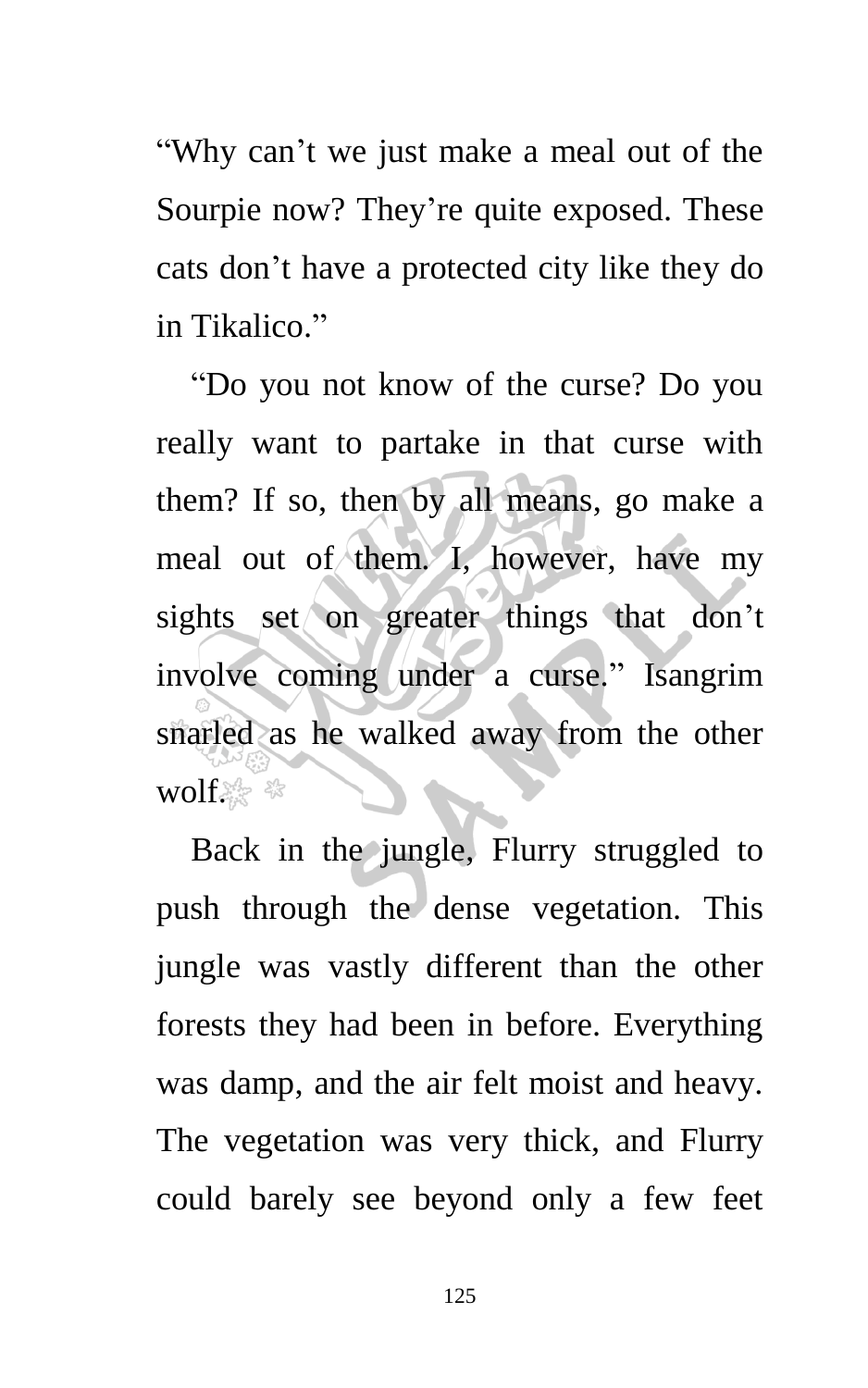ahead of him. The trees looked very different, with many of them not having branches low enough that he could grab ahold of and climb. At the tops of some of the trees were large brown spheres and in other trees were different types of fruits. Caboose spotted a number of banana trees along their path. The polar bear found every bit of their adventure fascinating.

The climate was very hot, and the water bubbled and steamed. They made certain to steer clear of the geysers they happened upon from time-to-time. Flurry had never been in such scorching heat before, and it was not a pleasant experience for him either. In fact, Flurry was quite astounded at how high the temperature was since he had not experienced geothermal activity before. The mountains that enclosed the region created a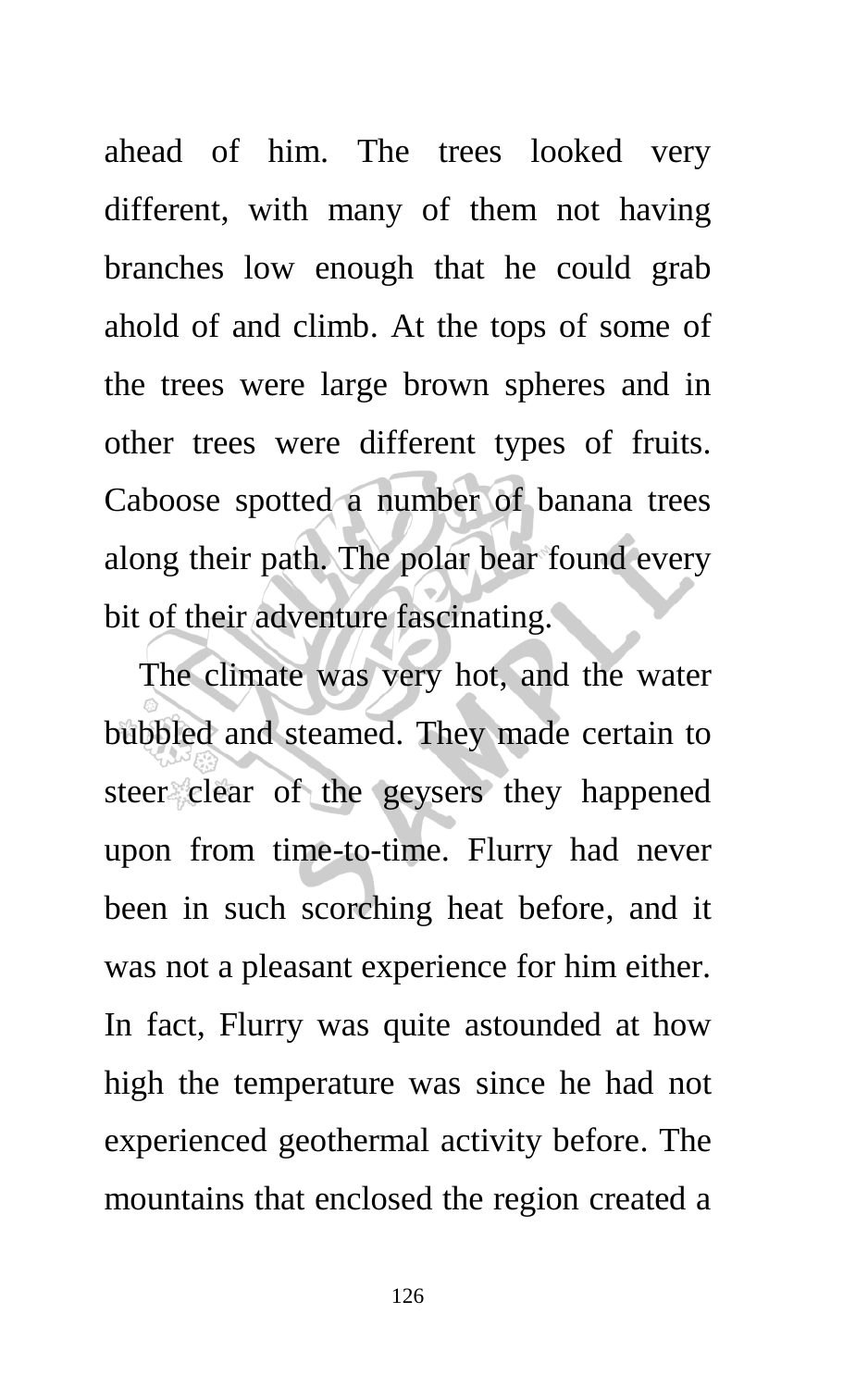natural barrier from the outside world, which kept the cold out and trapped the heat in.

Darkness approached, and Flurry knew that they would soon need a light source. This time they were more prepared than before. The morning after their stay in the foreboding woods, Wolfhroc had given Flurry flint stones in order to make a fire. Little did Flurry realize how valuable of a skill she had imparted to him. "We should make a torch," Flurry informed the others. "It's getting dark, and we don't want to get lost."

Fall did not show any sign of having heard him. She was still immensely upset with her brother. During their time traveling with the wolves, Flurry spent most of the trip with Isangrim and ignored his sister.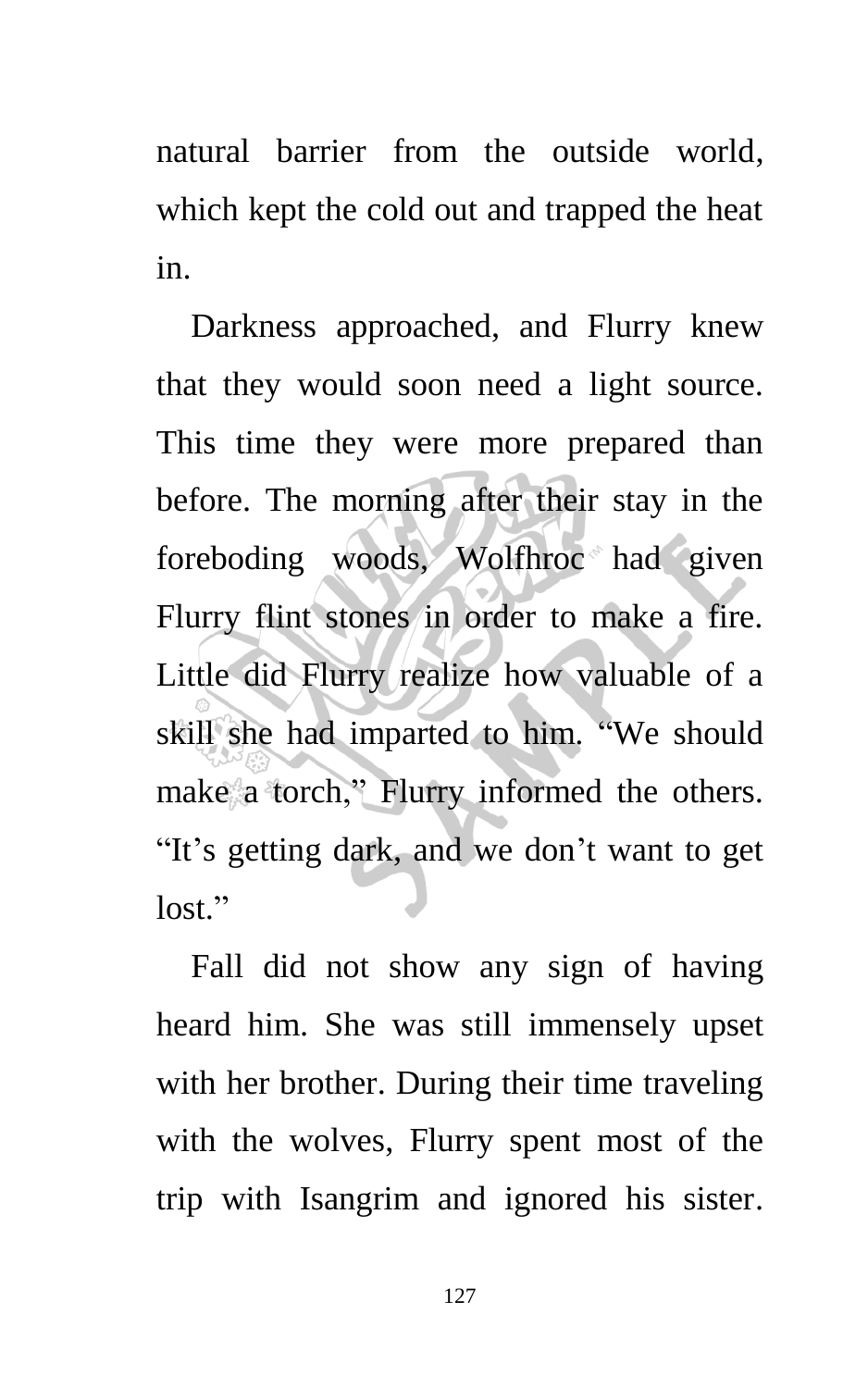Fall chose to remain silent and watch as her brother pulled out his flint stones and struck them over the branch he had fashioned into a torch. Within moments, the branch was ablaze with radiant, orange light. Flurry was quite pleased with his first torch. He lifted it above his head and continued to lead his party through the thick jungle as the darkness settled in all around them.

While they traversed the foliage, Flurry noticed stone structures in the distance. Some of the structures were very tall and towered above the trees while others were only slightly larger than Flurry himself. The further they traveled, the more the jungle opened up, and a path became clear to them.

When they drew near to the monolithic structures, they discovered statues and stone carvings in the rock face. Everything had a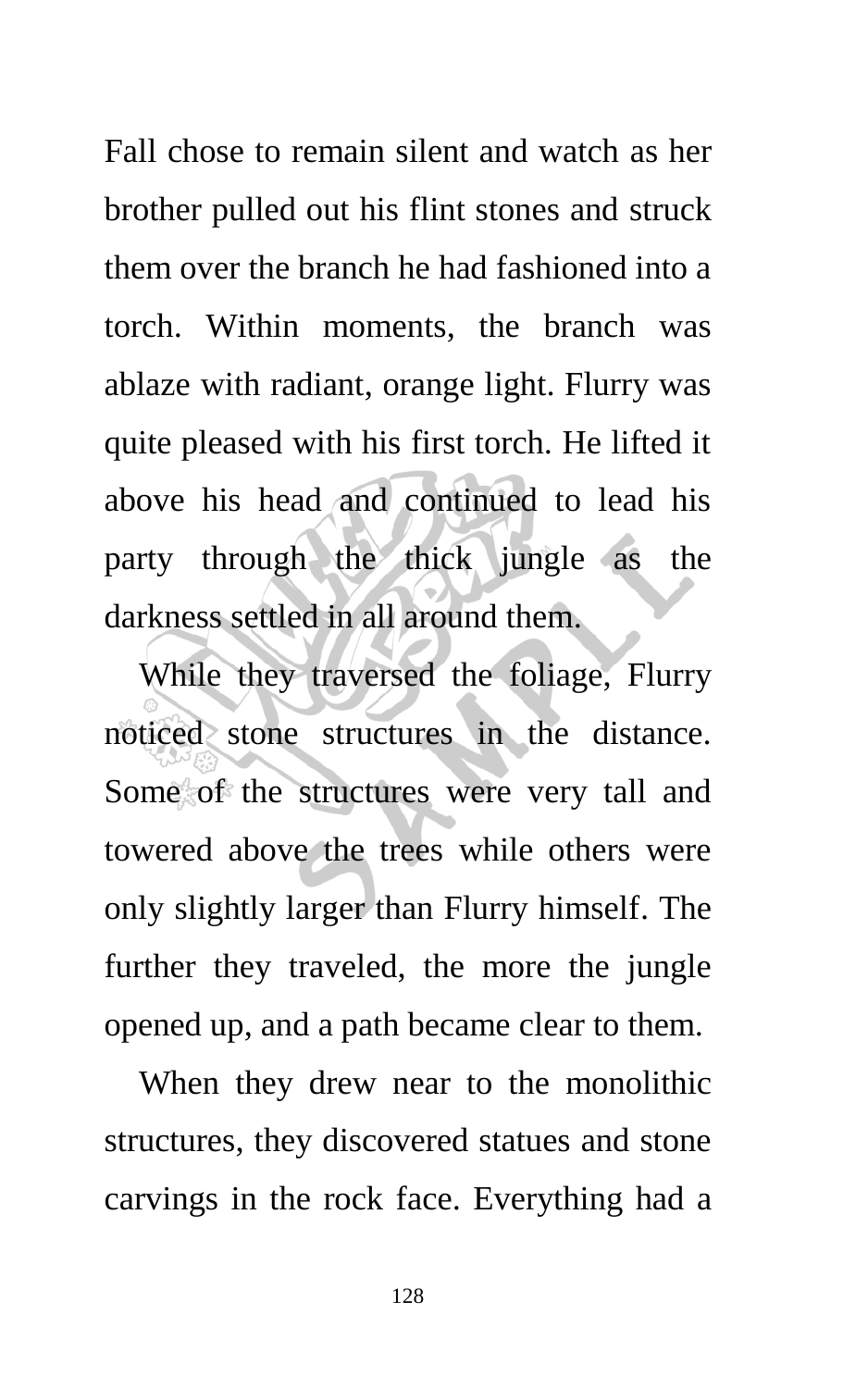feline aesthetic to it. "Look!" Fall exclaimed, as she pointed to a magnificently large stone head with its mouth open. This rock structure was at least four times their height. If they had wanted to, they easily could have crawled up and into the open mouth of this decorative stone head. "It kind of looks like a cat, don't you think?" Fall asked.  $\overline{\mathcal{L}}$ 

Flurry did not have time to answer her because the rustling of leaves in the distance grabbed his attention. "Did you hear that?" Flurry asked.

"Yes, I did. I think something's coming," Fall answered.

Caboose quickly took cover behind Fall's legs. After all, he was sure that whatever rustled through the leaves would never find him behind Fall.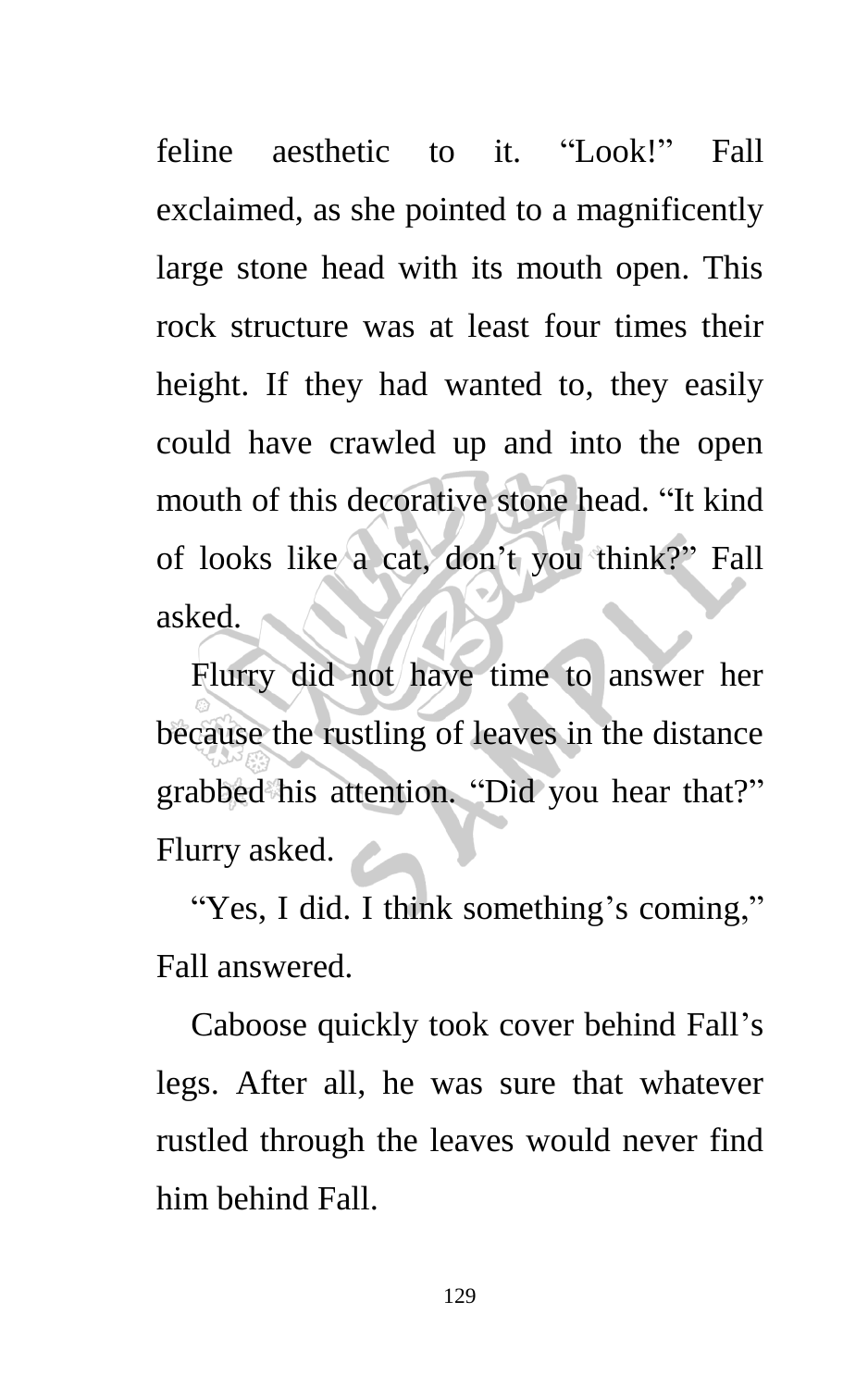"I wonder what it is," Flurry commented to the other two. "Maybe the wolves came back?" Suddenly Flurry spun around and waved his torch back and forth.

"What's wrong?" Fall exclaimed with concern.

"Nothing. I just thought I heard a whisper."

"A whisper?"

"Yeah! Didn't you hear it?"

"No ..." Fall's reply was cut short when she too heard whispers come from the branches above them. "On second thought, yes. I did hear something that time."

"See! I'm not crazy! It sounds like whispering."

"Flurry, we're not alone anymore. I think I see something in the branches."

Flurry looked around and tried to adjust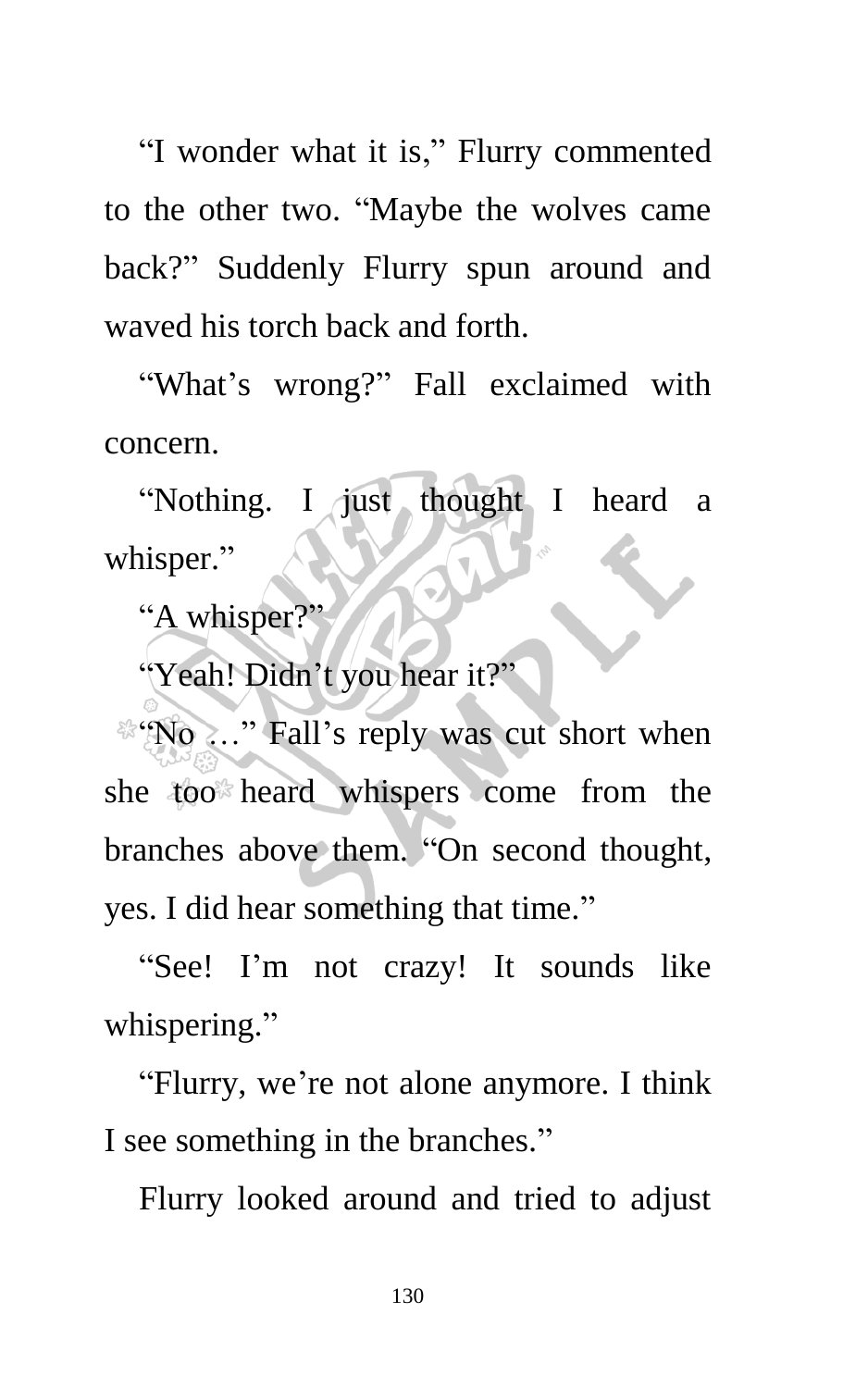his eyes to see if there was anything in the brush or on the branches. Flurry was about to shrug it off when he saw something move. "There!" Flurry shouted. "I saw something move. There it is again! There! There's another!" Flurry pointed to various trees. Caboose dropped lower to the ground and tried to hide himself under Fall's dress.

Suddenly, Flurry became speechless when the flame of his torch illuminated numerous sets of eyes that peered out at them from the flora. The bear cub could not find the words to articulate his thoughts, so his sister spoke on their behalf. "Uh, Flurry … I think we have company  $\ldots$  and lots of it."

Fall grabbed Flurry's arm while Caboose cowered at her leg. The three of them were very frightened and huddled together for support. As they grasped tightly to each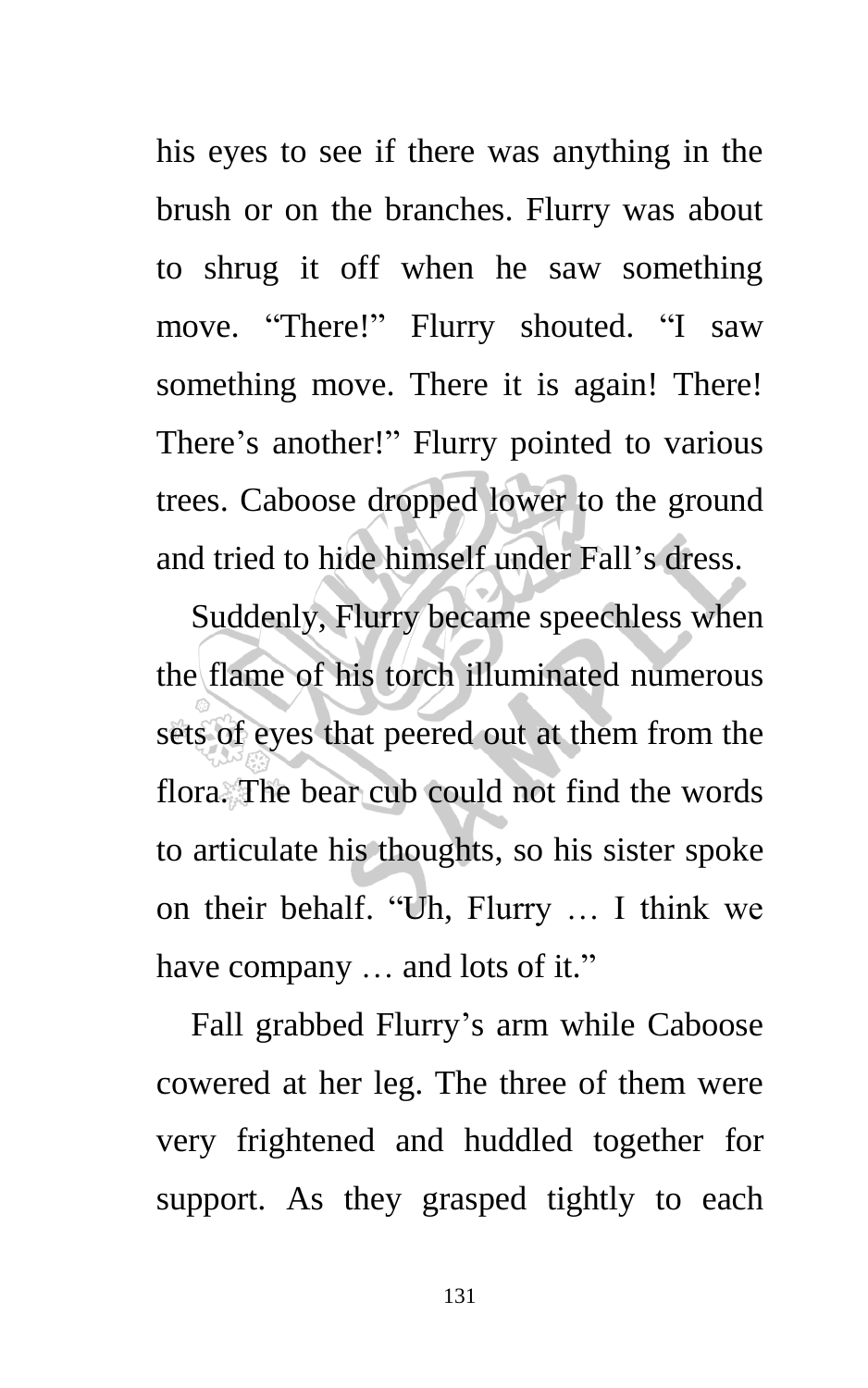other, two dark figures came toward them. These two figures were about the same height as Flurry, which meant that they were far too small to be wolves.

The silhouetted forms continued to draw nearer and nearer from the jungle brush. The light from Flurry's torch revealed that they were cats, but they walked on their hind legs and held spears with their front paws. It was apparent to Fall that these cats were not ordinary house cats.

Each cat had stripes painted on their faces, and they wore jewelry that looked very similar to the necklace Isangrim wore. As Fall watched, many more cats emerged from the foliage. They, too, were covered in paint and jewelry. Many of them wore headdresses of some sort. Some of them carried bows while others carried spears. A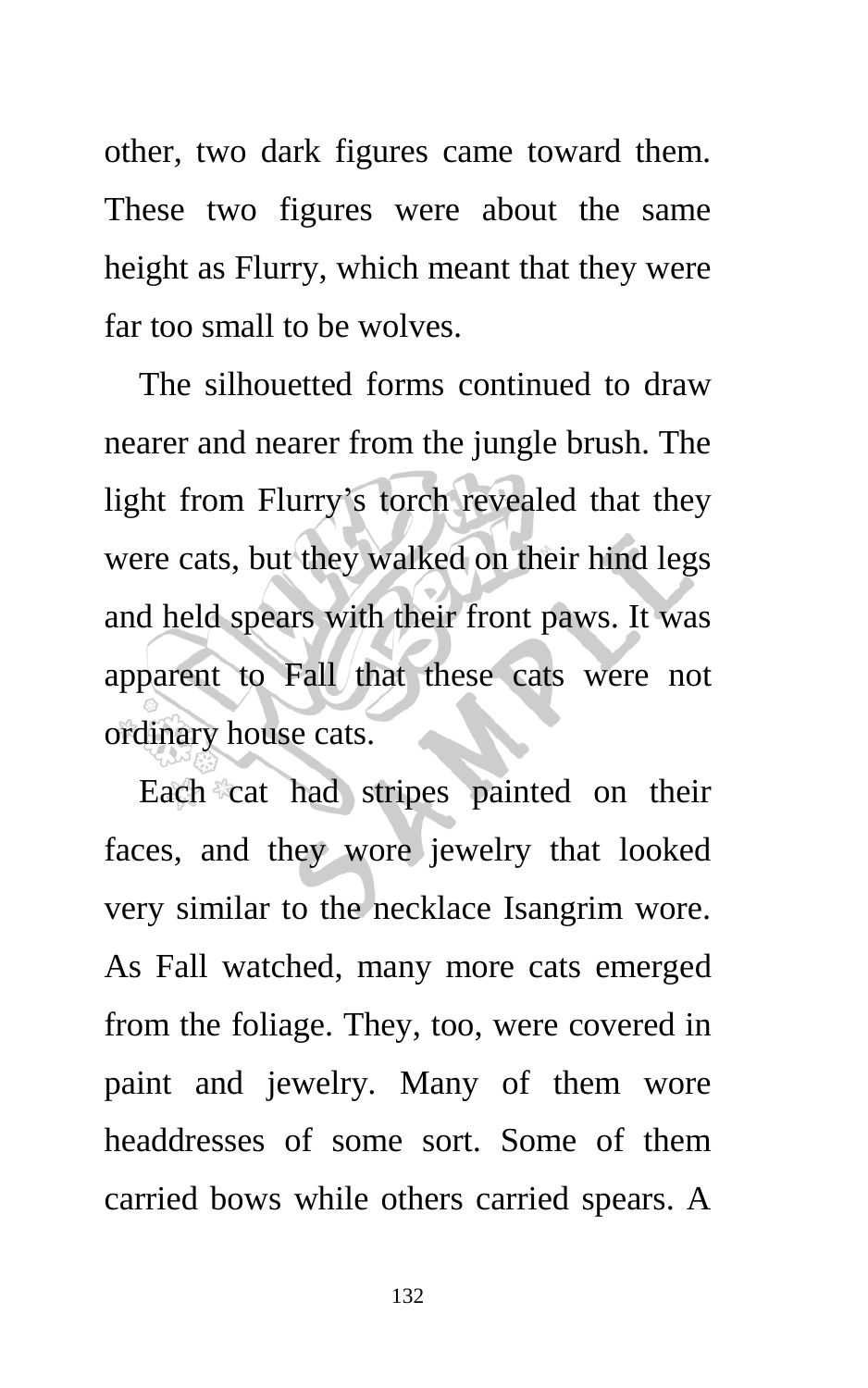few of them had knives and hatchets. All of the feline inhabitants looked grumpy and downright mean. Each cat had a different color of fur. Some of them were black while others were white, gray, brown, and even orange. A number of them had spots while others bore stripes. They were quite a diverse bunch of cats.

It became clear, very quickly, that these cats posed a danger to the young bear cubs. It was unknown if these felines were hostile or not, but Flurry had a hunch that they were. Flurry tried to muster up enough courage to speak with them, despite his fear of being attacked. "Hello. I'm Flurry. What's your name?"

The cats looked at each other and whispered amongst themselves. Then one of the cats took a few steps toward Flurry. This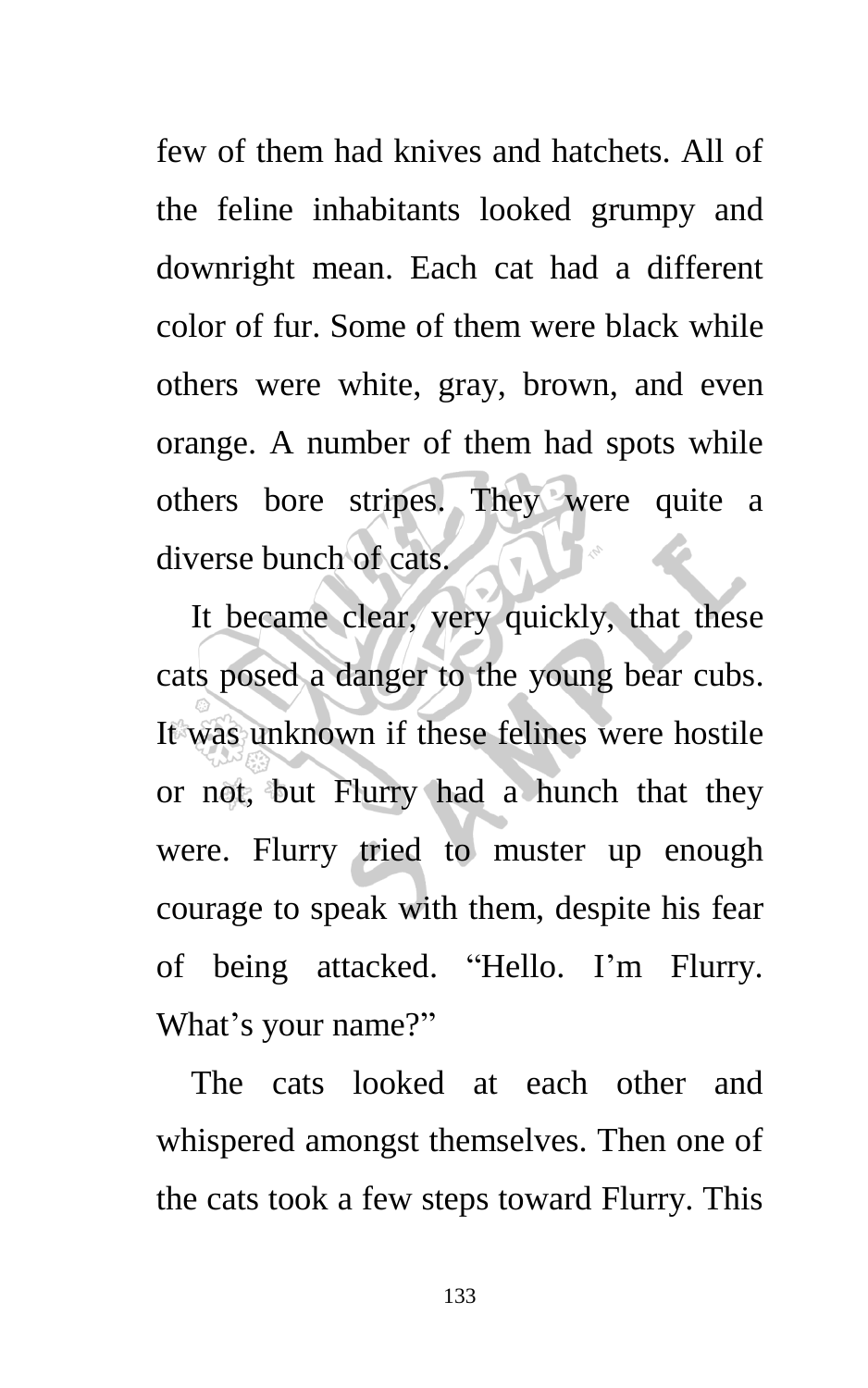one had a red cape, a skull for his headpiece, and solid black fur which made his green eyes stand out more. "No! It is I who asks the questions! What are you doing here? This land is forbidden!" The cat crossed his arms and scowled.

"We're looking for the land of sour pies," Flurry replied.

"There's no such land!" the cat replied to him in a rude tone of voice.

**We'Uh huh!** I have a map! See!" Flurry quickly brought forth the map. Two cats, that appeared to be the black cat's guards, crossed their spears in front of the bear cub. The black cat made a motion with his paw, which allowed Flurry to proceed. Without any hesitation, Flurry handed over the map.

"Flurry!" Fall called out. "You need to stop doing that! You're far too trusting of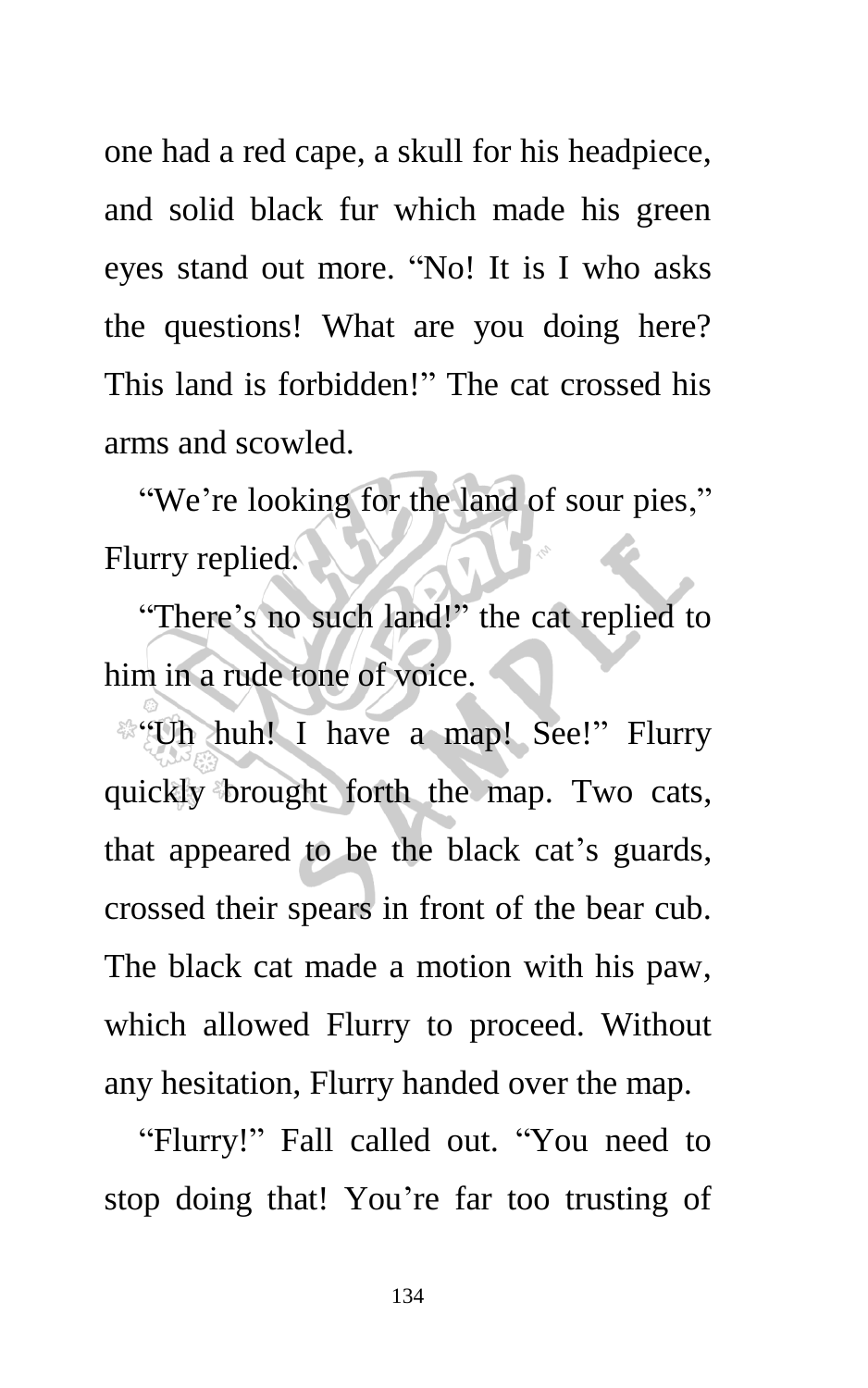strangers!"

"Your map says land of the Sourpie."

"Yeah, that!"

"We are the Sourpie!"

"You may look sour, but you don't look like pies," Flurry answered.

The cat hissed at Flurry and his comrades and then went on. "Sourpie is the plural form of 'sourpuss'. We were given that name, along with the curse many ages ago." "Curse? What curse?"

"You came all of the way here, from wherever you're from, and you don't know of the curse?"

"Uhm … No. I just came looking for pies. Do you have any? I'm starving!"

The cat which conversed with Flurry had the biggest headpiece on, which indicated that he was the leader. He stood there with a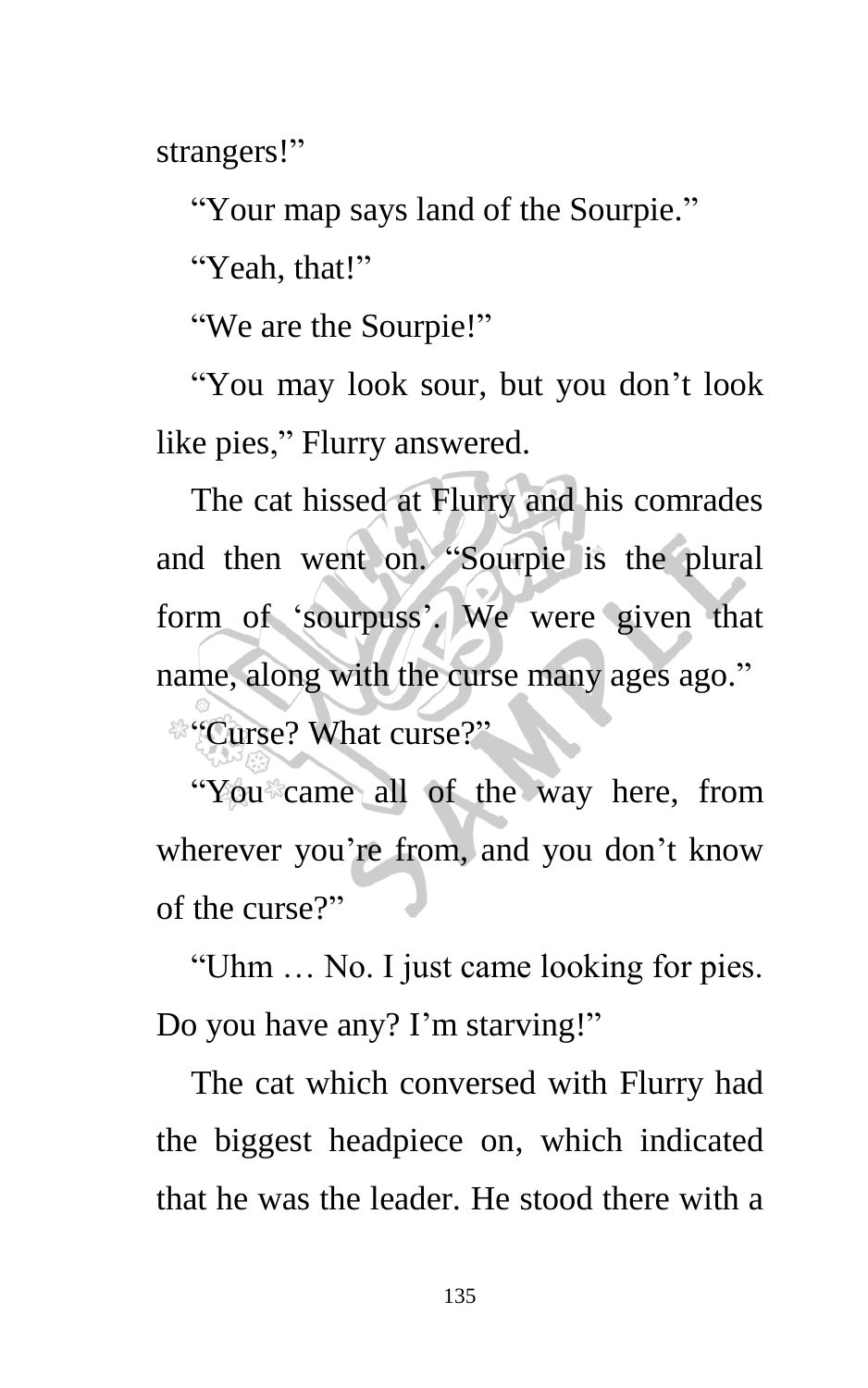large ax in one paw. The black cat looked to the others, spoke something in an unknown language, and instantly a couple of the cats ran off. Only a short moment later, the cats returned with large plates containing various items of food.

"I hope these are satisfactory to you, for it's all that we have meow," the leader replied.

Flurry examined the edible offerings, but noticed they were not his first choice of food. One of the plates contained lemons, tamarinds, limes, and grapefruit. The other plate had an arrangement of bowls containing pickles and other fermented vegetables. To drink, the cats had sour milk.

"Yuck! Do you have anything else? I saw bananas in the trees earlier," Flurry inquired.

"Yes, we're aware of that, but we cannot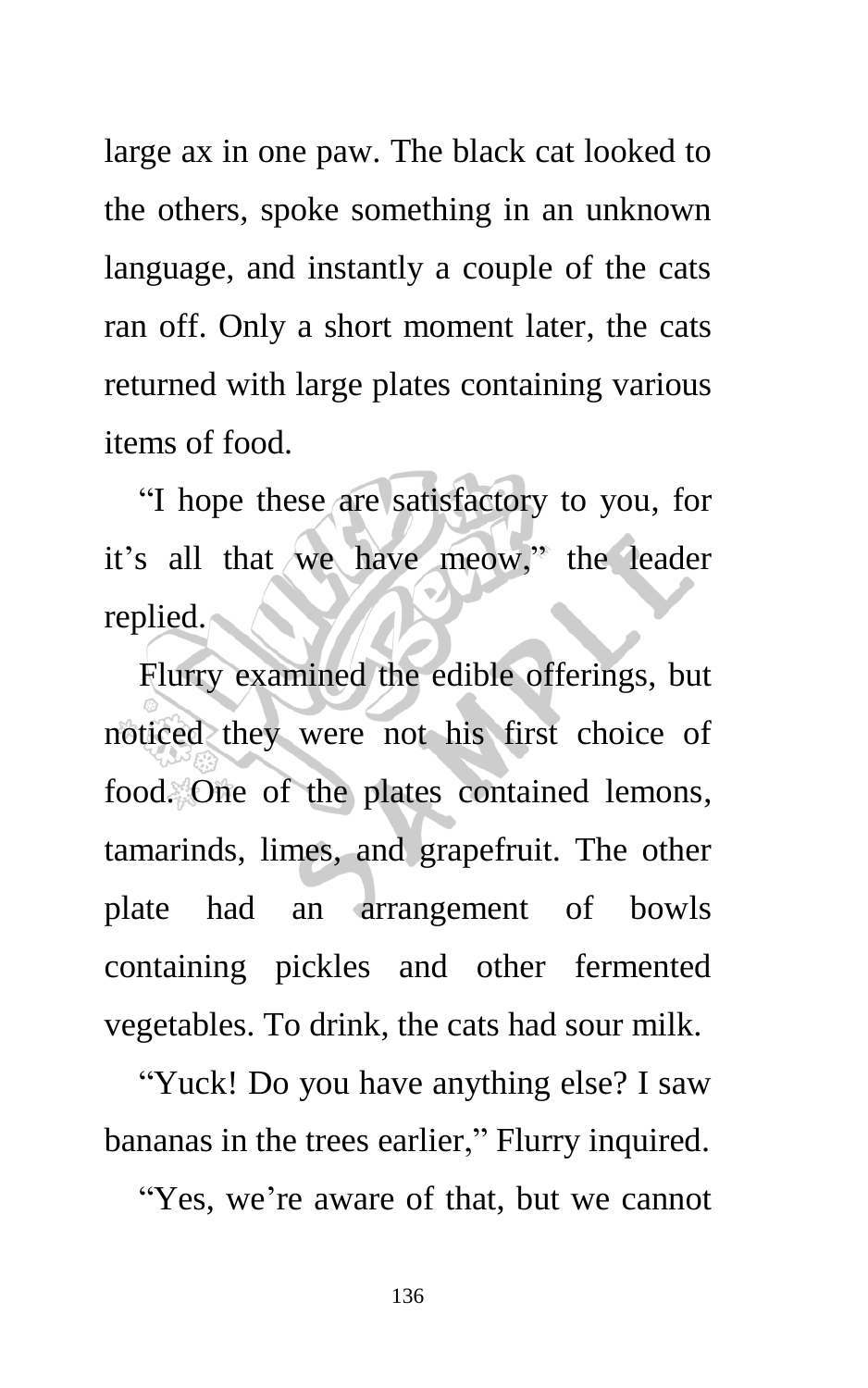touch them. Any foods other than what you see here instantly become rotten when we touch them. We've been unable to eat anything else for many ages meow."

"Oh my! Don't touch me!" Fall's interruption was met with a disgusted look on the cat's face.

Not understanding, Flurry went on. "But! But! What about the pie? Where's the pie?"

Fall could not help but interrupt. "Flurry, there aren't any pies. Don't you see? You misunderstood. I tried to tell you! These cats ARE the Sourpie, and this is their land. There aren't any sweets."

"Oh! What about the cats in Tikalico? Do they have pie?" Flurry just could not let the matter rest.

Flurry's statement hit a nerve with the jungle's inhabitants. The cats hissed, and the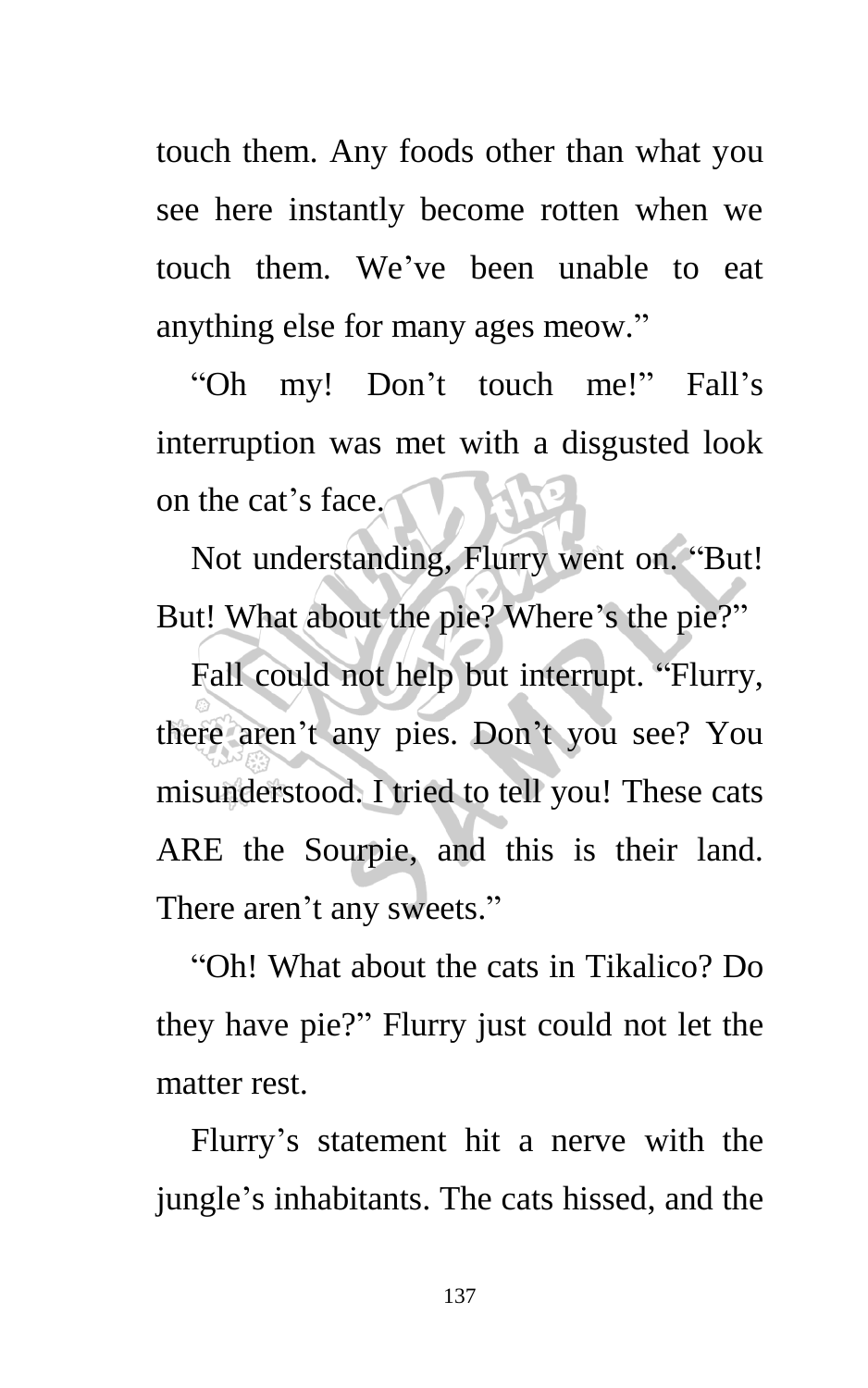fur on their backs stood up. "How do you know about them? It's against our laws to speak of them!" The king hastily turned and sent his order. "Quickly! Bind these intruders and bring them with us! They must be spies, sent by the others!"

The cats had them surrounded. They were too numerous for Flurry to count. They bound the arms and paws of the bear cubs with ropes made from vines, and led them through the jungle by the tip of their spears.

"Well, this is just great!" Fall shouted in Flurry's direction. "Thanks a lot, Flurry! You managed to get us in an even bigger mess now, didn't you?" Flurry grinned an uneasy, embarrassed grin. On the inside, he felt really ashamed, but his pride did not want him to look wrong, so he continued to pretend that he had everything under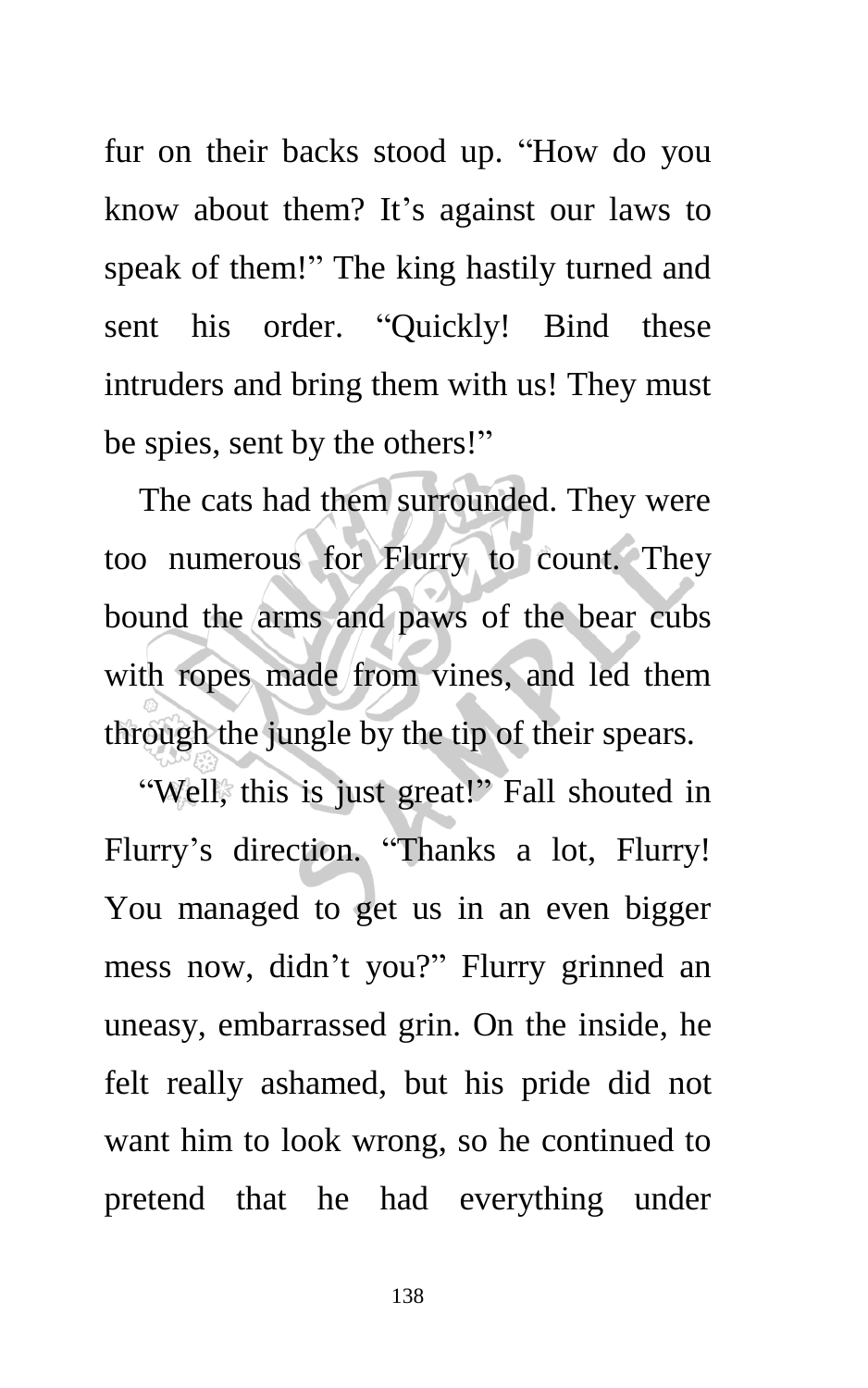control.

Flurry and the others were marched into a courtyard and tied up to large stone pillars. All of the stone structures looked old, worn, and colorless. Some of it had been leveled to nothing but rubble. The king approached Flurry and his partners again. "Which of our siblings sent you?"

"I don't know what you're talking about. I don't even know your name," Flurry answered.

"My name is King Sourpuss, and I don't have time to play these games! I know you were sent from Tikalico to spy on us. Meow, tell me! What do they want? They've already taken everything from us. Are they here to make our lives even worse?" The king's voice was filled with rage.

Flurry kept silent. He did not know how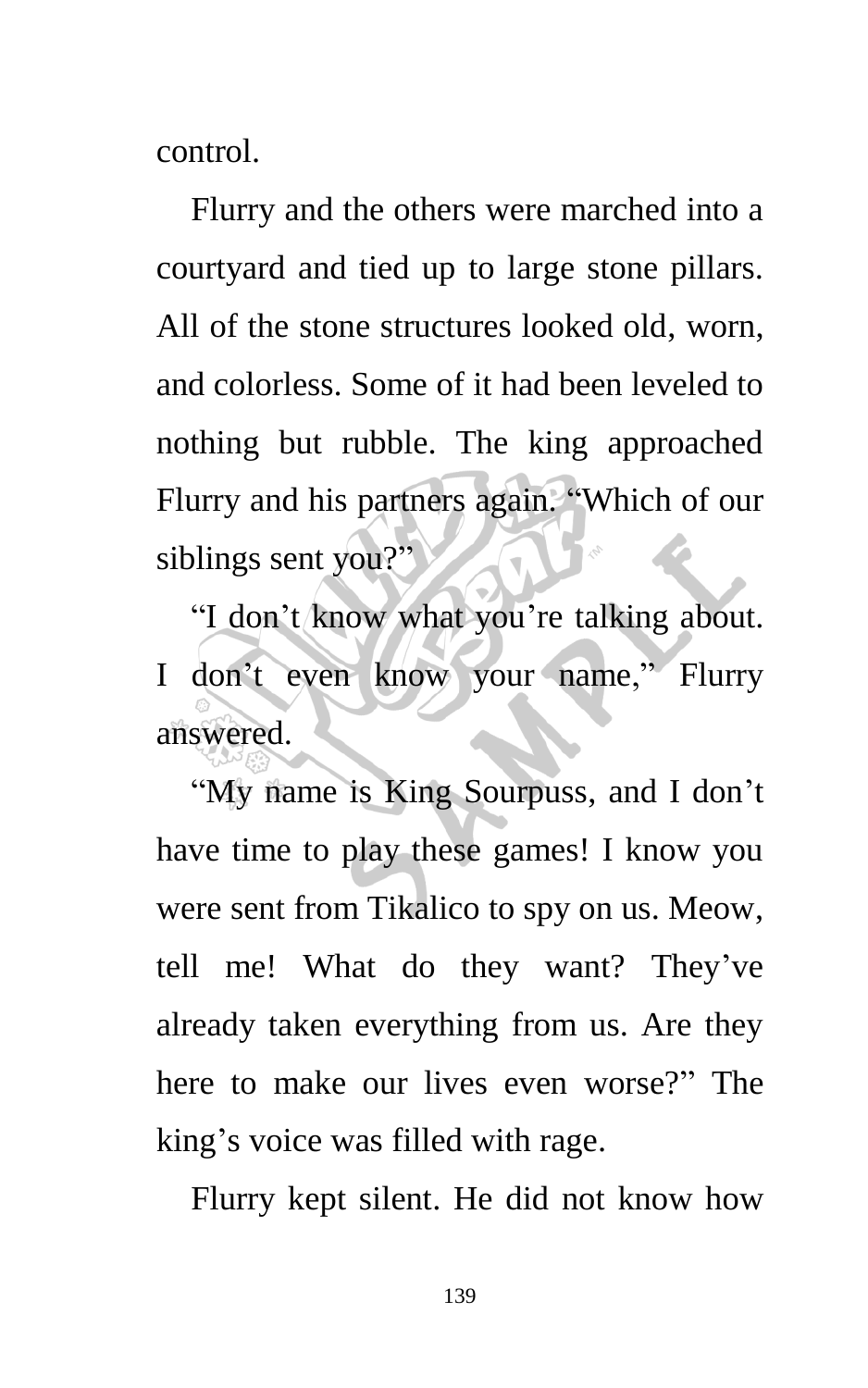he should respond, and he did not want to make matters worse. However, things got worse without Flurry having needed to say or do anything.

"Not speaking, huh? Very well! If you won't tell me what I want to know, we shall hurt one of your friends. Which one shall it be? I think the female will go first." The king motioned with his paw, and some of the other cats cut Fall's ropes to free her from the pillar. They seized her and brought her to the king. Sourpuss leaned her over the flames.

Fall cried out, "Flurry! Help me!"

Flurry heart was pierced by his sister's grief. Despite his conflict with having a sister, even he could not allow something bad happen to her. Tears flowed down Flurry's face. "There has been a mistake.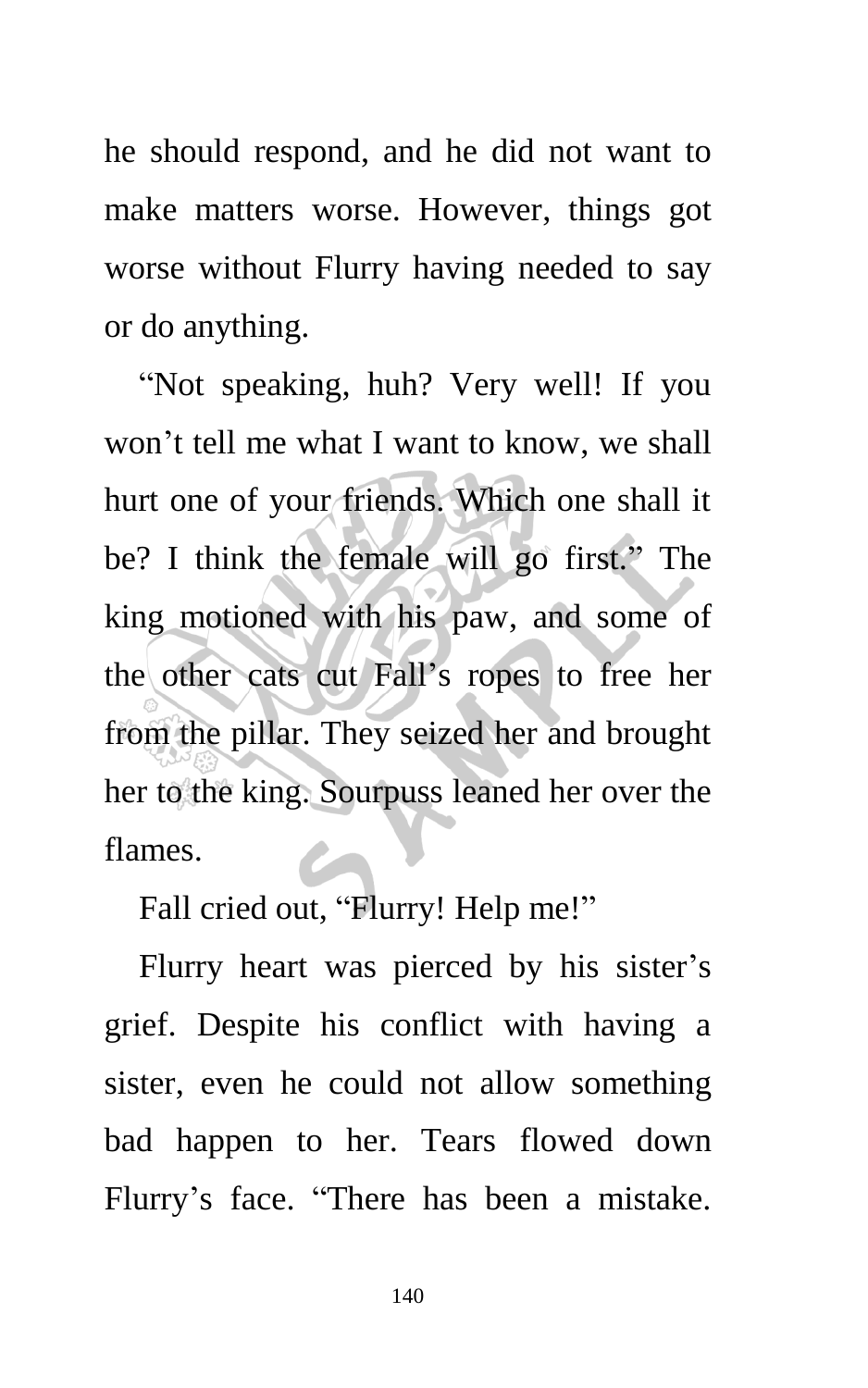We don't know those cats. We came here for pie. Please, let us go!"

Flurry's pleading fell on deaf ears. In fact, it only angered the king. Sourpuss pulled Fall back, clapped his paws, and two other cats came up and cut Flurry's ropes. Flurry thought that maybe they had decided to free him and his friends, but he was wrong. "You're to deliver a message to King Ja'gwar for me. Tell him that if he wants any of you to live, that he must lift the curse from my clowder."

Flurry was not sure what a clowder was, but Fall was well read. She knew that "clowder" was a term used to describe a group or a cluster of cats. However, considering that she was a captive, she would not be with Flurry when he had to deliver the message.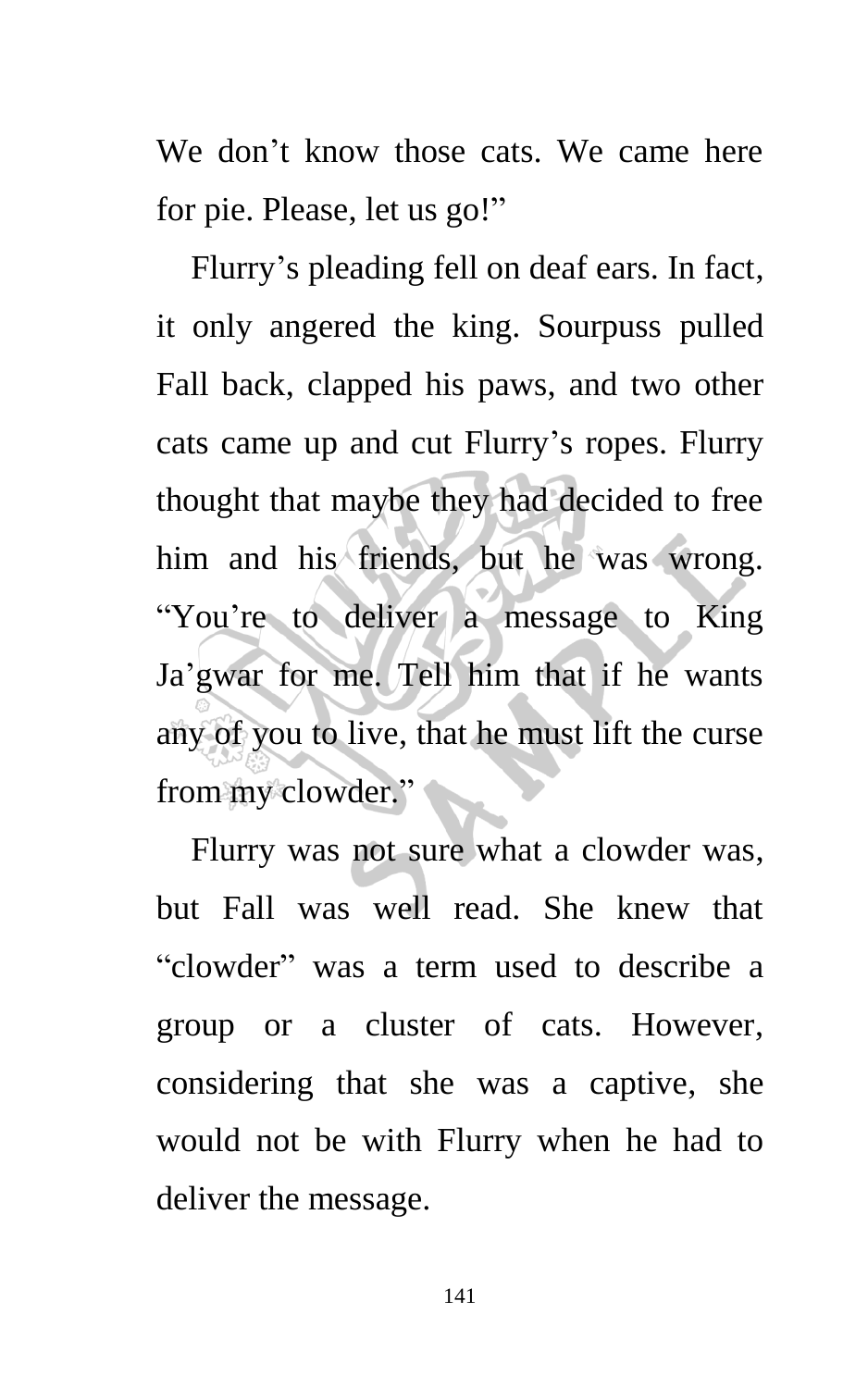As he pointed to the east, King Sourpuss looked at Flurry and ordered him to go, saying, "He has until midnight tomorrow night to make his decision. Meow, go!"

Flurry quickly ran off in the direction the king pointed. Tears rolled down his cheeks. He felt horrible for what had transpired. The cub did not mean for any of it to happen. Flurry just wanted to go on an exciting adventure and to eat pie. Little did he know the kind of trouble he would get himself and his friends into.

Flurry ran through the brush, over the rocks, and under branches. The darkness made it hard for him to see where he was going, but thanks to the full moon, he had some light to help illuminate his path. However, his excessive crying made it even more difficult for him to see where he was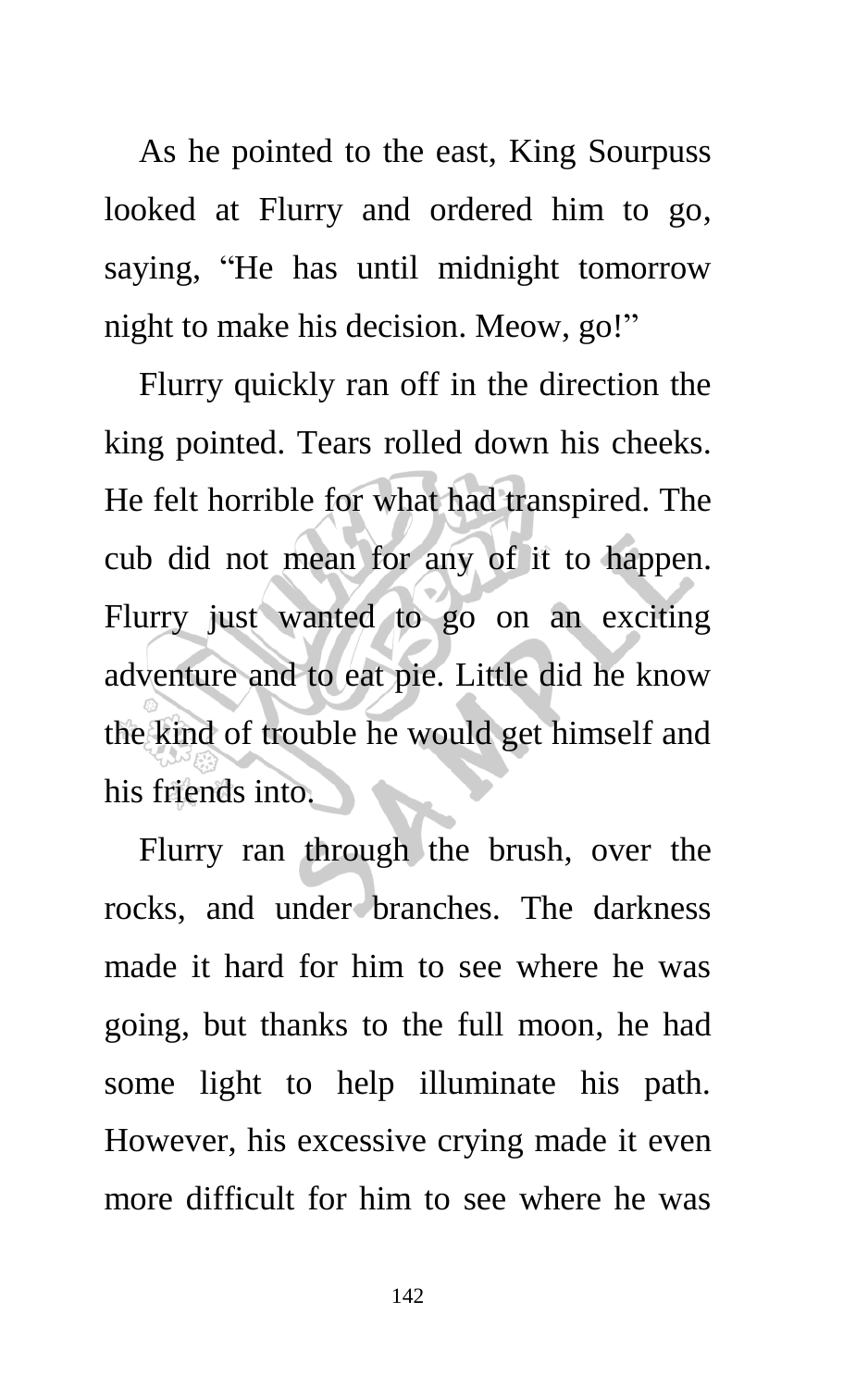running. Flurry's foot got snagged on a tree root, and he tripped. Before he knew it, he found himself tumbling down a hill. Head over heels he went. Dirt and rocks flew over his head as he slid to the bottom of the slope. This turn of events only upset Flurry further, and he bewailed even more.

"Why is this happening to me?" Flurry cried out loud. "Maybe I'm being punished for being so mean to my sister? I'm sorry!" Flurry shouted toward the sky. "I didn't mean to! I was sad, because I thought Mama and Papa didn't love me anymore." Flurry cried so loud that he could be heard for miles. He had never been so sad before. Flurry felt like a bad friend to Caboose and a terrible brother to Fall. On top of it all, his snowy fur was messed up, and he was covered in dirt. This had to be the worst day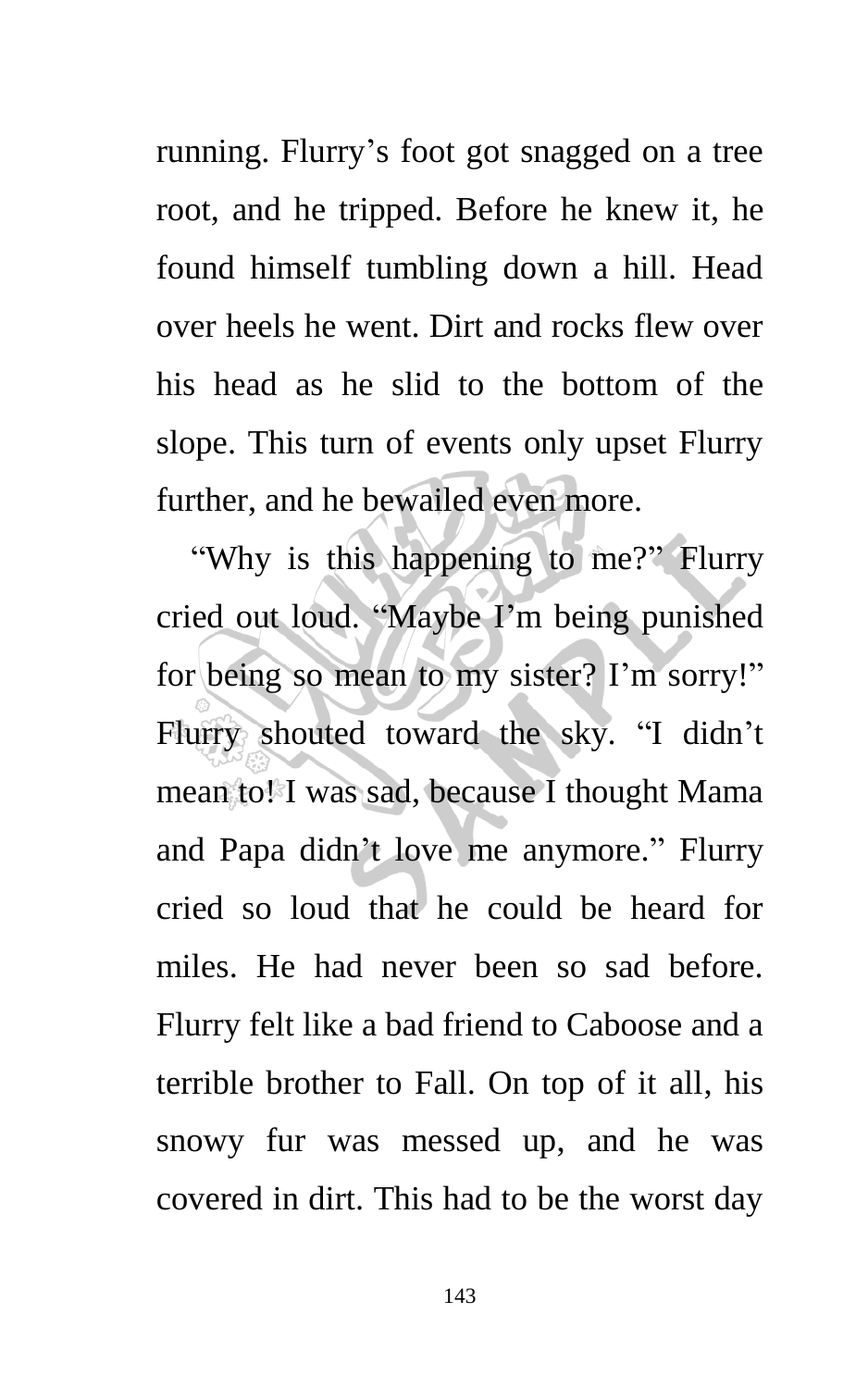of Flurry's life. In fact, Flurry now agreed with Fall in that he, too, missed Mama and Papa and wanted to go home.

In the midst of his tears, Flurry looked up and saw an island in the distance. There was a long, stone bridge that led to the island, and which had a community that lived there. The city was lit up with the orange glow of open flames. Flurry wiped his tears away, straightened his scarf, brushed off the dirt, and said, "Pull yourself together, Flurry! You have to save your sister!" After a short pause, he added, "And find pie."

Flurry had mustered the courage he needed to press on and was now more determined than ever to right the wrongs of the previous few days. Flurry marched down through the jungle, out to the beach, and strode across the stone bridge to the island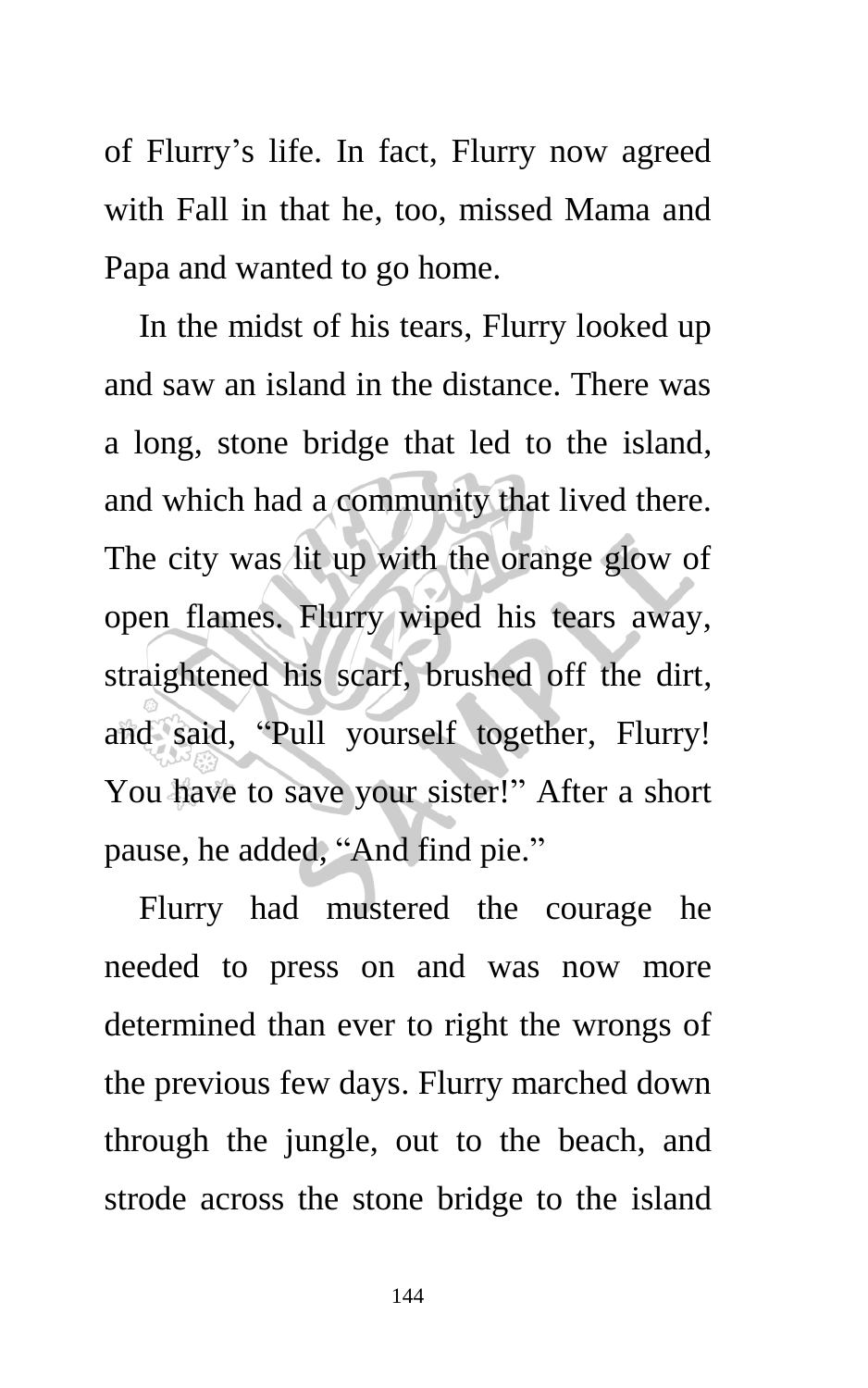community of Tikalico.

Flurry approached the entrance to the city. There he was met by guards. These city guards greatly resembled the cats he had met in the land of the Sourpie. Even the architecture was essentially the same, only the buildings here well taken care of with vibrant hues of red, green, blue, yellow, and orange. Something very peculiar was taking place between the two feline communities, but Flurry could not quite figure out what the root of it was yet.

"Halt!" the guards exclaimed. "Who are you? State your business here!"

"It's just me, Flurry." His voice quivered as he spoke. He was still deeply saddened by the events that had transpired, and he worried for his sister. "I was sent here by King Grumpy Cat. He wants me to give a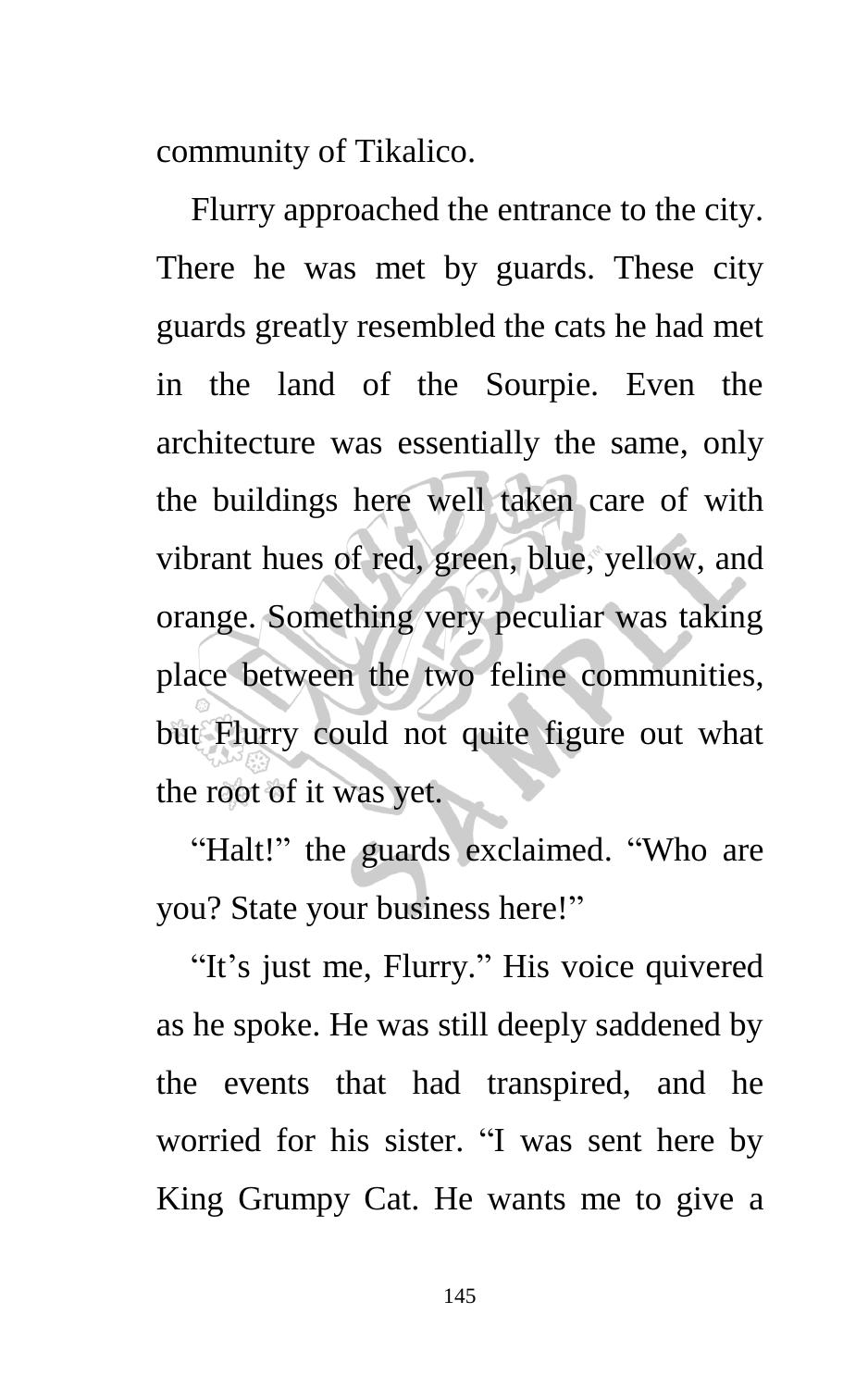message to your king."

"Sorry! Nobody enters here! Return to where you came from!" the guards ordered.

Flurry would not take no for an answer. "You have to let me see the king! My sister's in danger. They're going to hurt her, if I don't talk to the king."

"That's not our problem! No means no! Meow leave!" the guards answered and then crossed their spears, which blocked the way to the entrance. "This is your final warning. Leave meow, or we'll consider your presence an act of hostility toward our clowder, and we'll have you arrested."

Flurry was unwilling to budge. He crossed his arms and sat down on the stone floor outside the entrance to Tikalico. He was determined to save his sister and Caboose.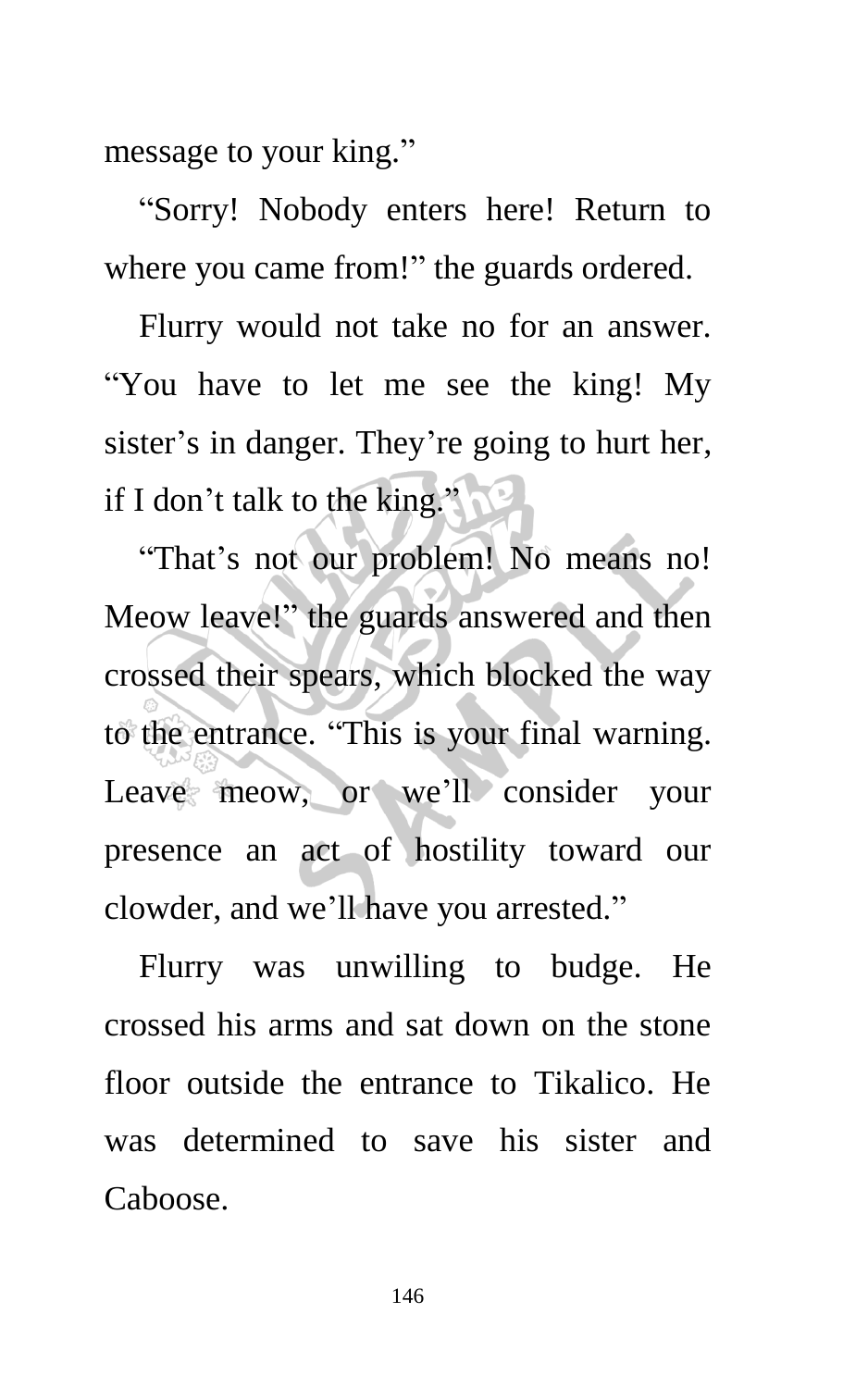"Fine! Have it your way!" The guards approached Flurry with their spears pointed right at him. They seized him and dragged him along as they entered the city.

While Flurry was escorted into the city, he had plenty of chances to look at everything they passed by. The city was magnificent and beautiful. The stone structures were built with such mastery and precision. In addition to this, Flurry could smell food. The warm, delicious aromas saturated the air. Flurry's tummy grumbled which reminded him that he had not eaten since he left the company of the wolves. He was certain that this group of cats definitely had tasty treats such as pies – after all, that is why he came all that way.

Flurry found himself being led into a courtyard, much like the one he had just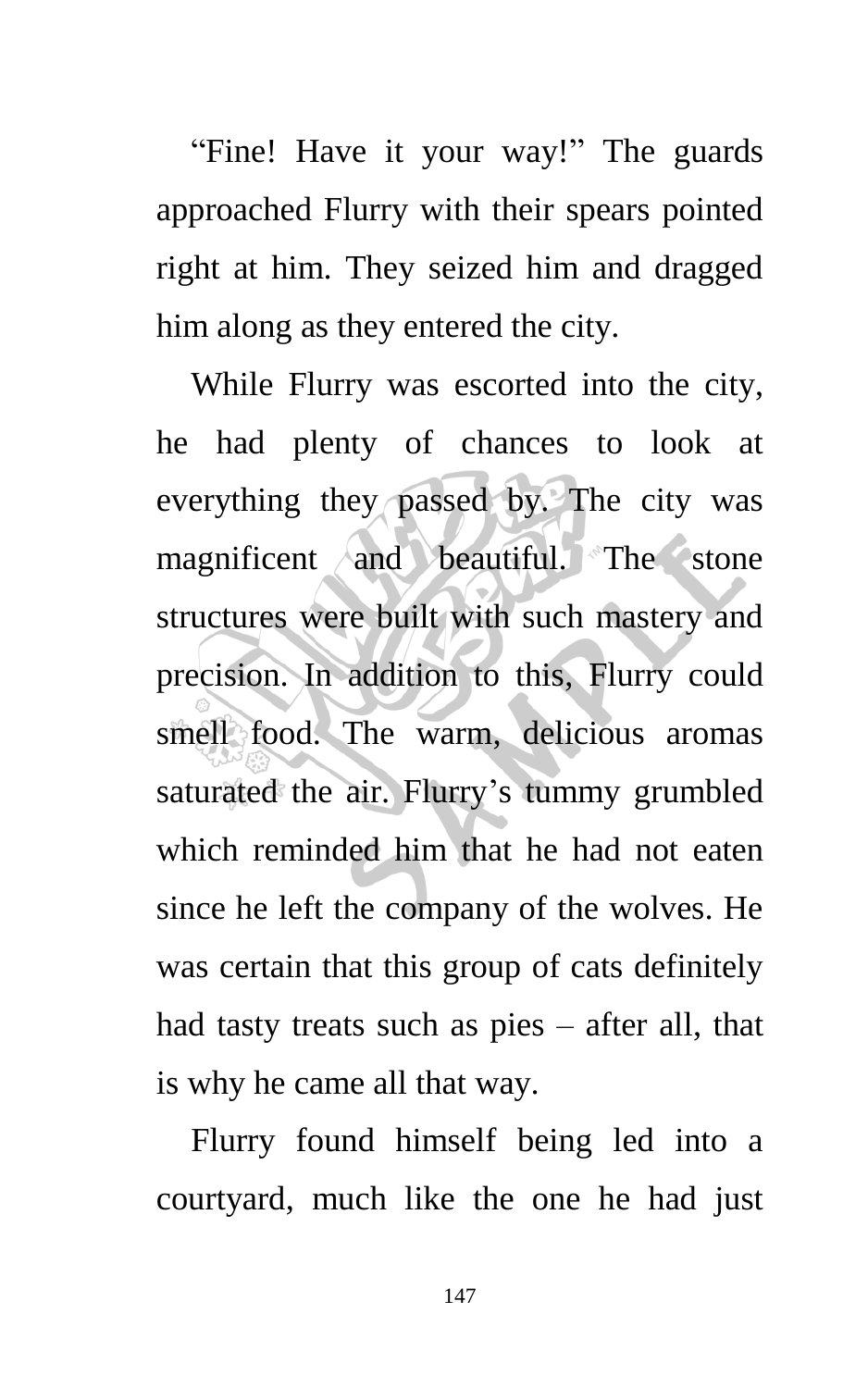been in, back in the land of the Sourpie. The difference being that this courtyard had such majestic beauty to behold while the Sourpie's courtyard looked to be neglected and in ruins.

Before long, an important-looking cat with a large headdress came to meet him. His fur was yellow with black spots all over, and he had a big belly covered in white fur. "Who's this?" the cat asked the guards.

**"Sire!** We don't know. He says his name is Flurry. He insisted on speaking to you, and when we refused, he just sat at the entrance to our city and wouldn't leave," the guards answered.

The leader then turned to Flurry to address him. "Is this true?"

"Yes," Flurry replied.

"Then why are you here?"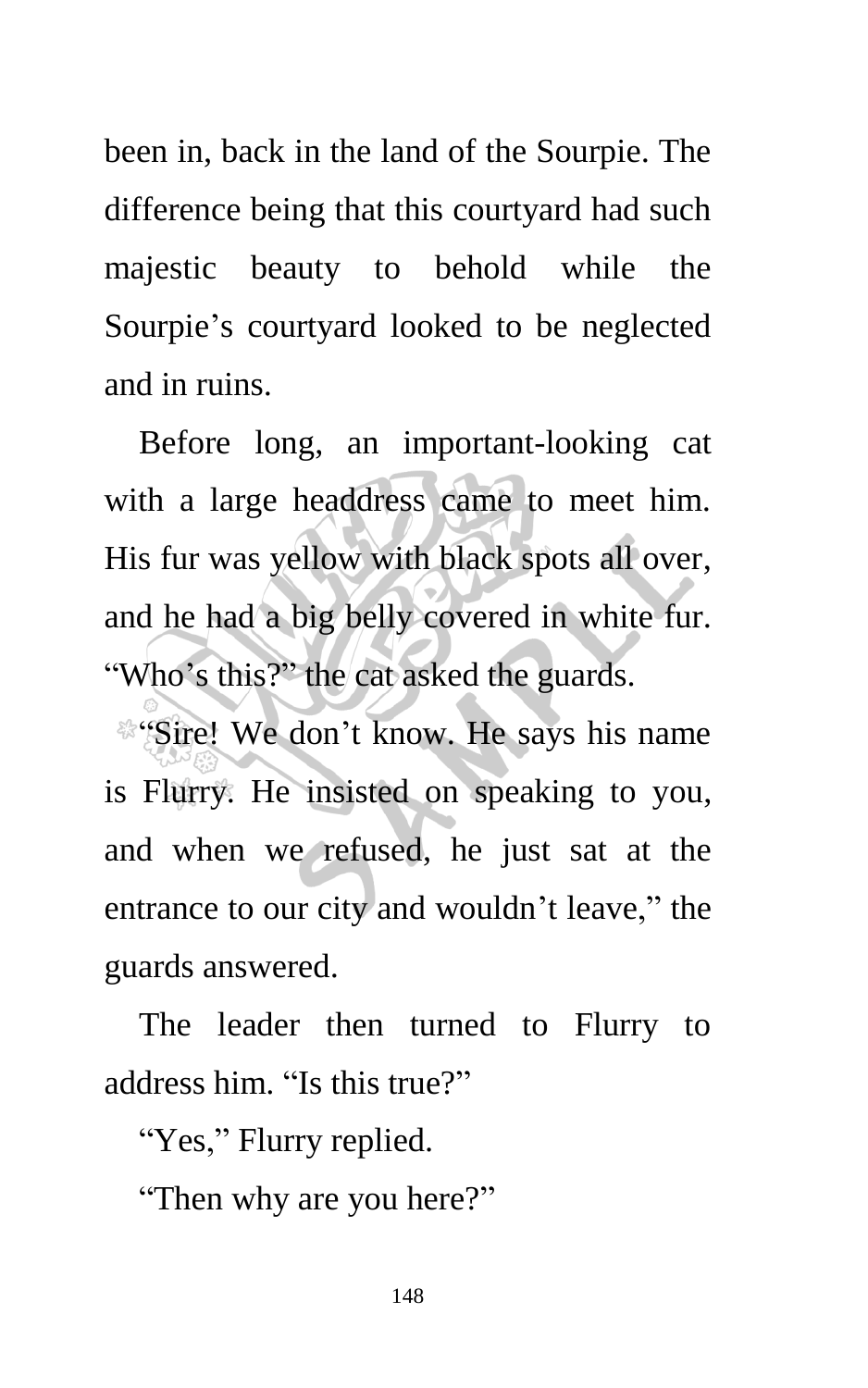Tears filled Flurry's eyes. "It's all my fault! I found this map to the land of the Sourpie. I thought it was a place to get pie and other tasty treats. But then they got my sister and my friend. They told me that if I don't give a message to you, they'll hurt them. I can't let that happen."

"What are their demands?" asked the black-spotted, yellow cat with the red and green headdress.

**"They told me that they want King"** Ja'gwar to lift some kind of a curse."

The cat's eyes widened, and Flurry now had his full attention. "Really? That's what they said?"

"Uh huh," Flurry nodded his head and attempted to wipe away some of his tears.

"Well, I'm King Ja'gwar, and this is a very clever ploy they've crafted. This only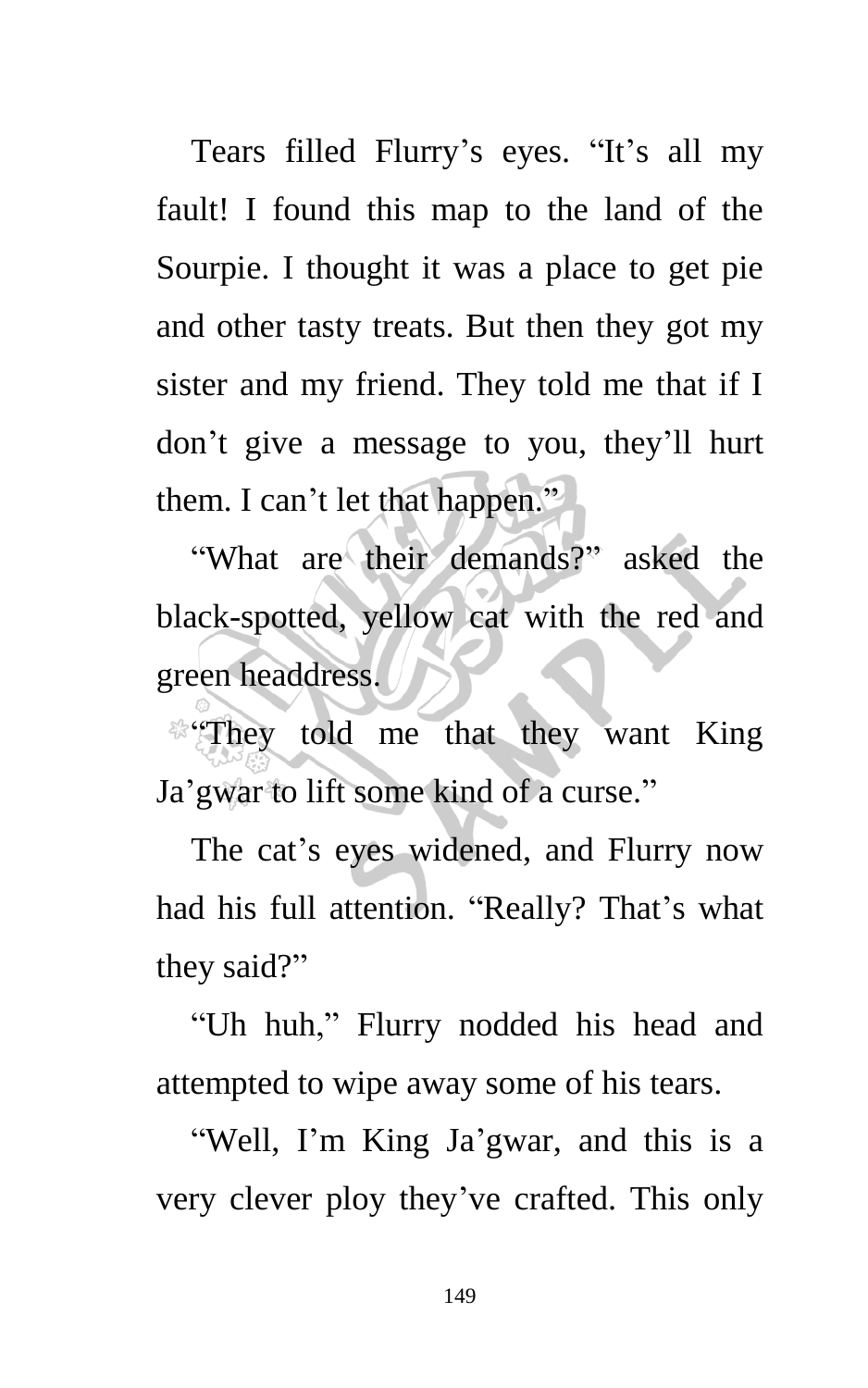goes to show that they haven't changed. After all of these years, they're the same savages they used to be!" The king turned his back and walked away.

Flurry was still uncertain what was going on. "Excuse me! Excuse me!" Flurry addressed the guards that stood next to him.

"Keep silent! The king has yet to decide what to do with you," the guards snapped back at Flurry.

"But I have a question."

"So what? Keep silent! We don't care what you have to say!"

"But …" Flurry's sentence stopped short when one of the guards pointed a spear at his face.

"Wait a minute! We could at least hear his question. It doesn't mean we have to answer it," the second guard told the first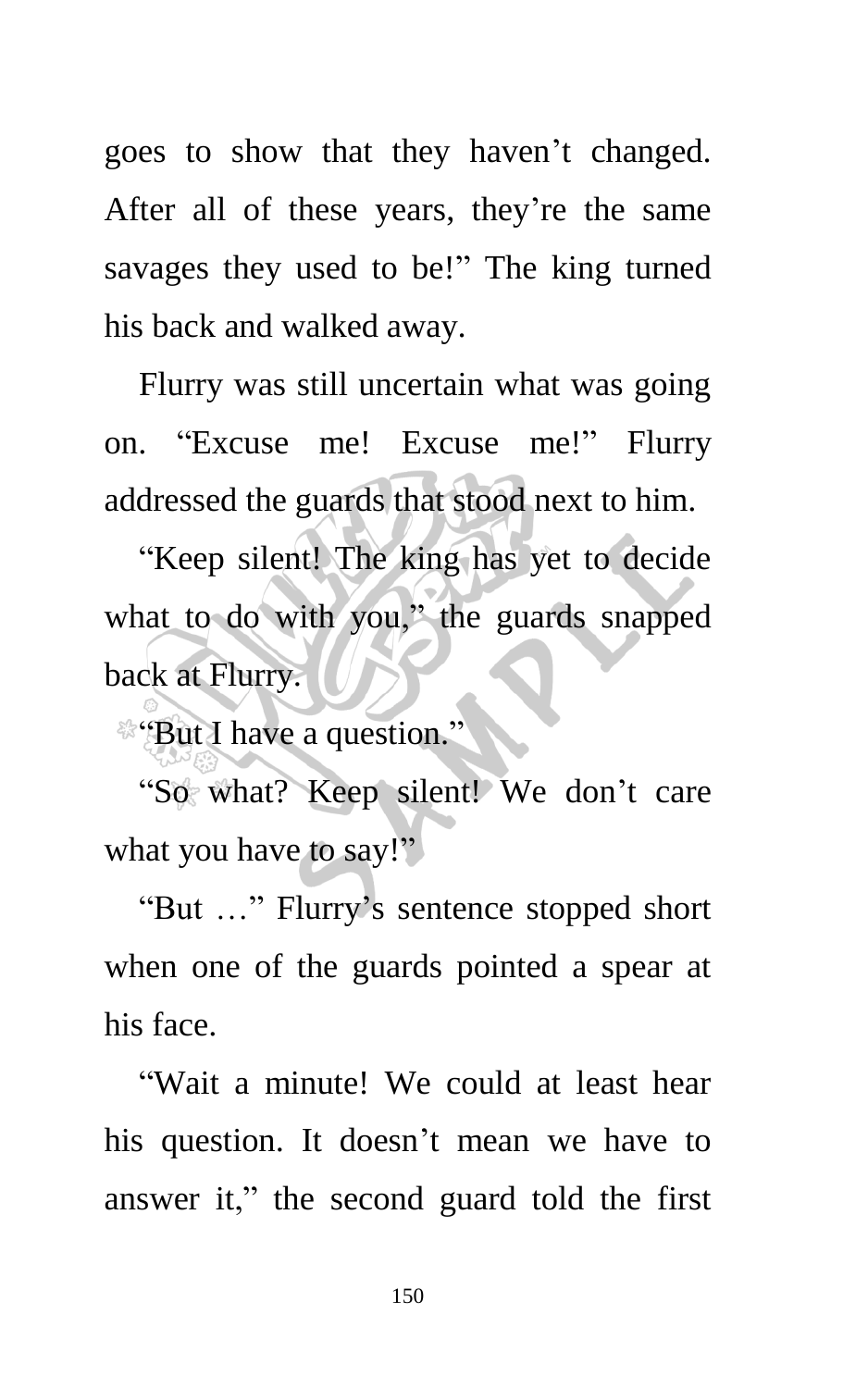one, who still stood there with his spear tip nearly touching Flurry's nose.

"Fine! What do you want?" the spearwielder asked as he pulled his weapon away from the bear cub.

"Why don't you and the Sourpie get along?"

"How could you not know this story? It's ages old," the guard replied.

"I'm not from around here. I'm from Ursus."

"Really? You're from the north? So you must know of Christopher Kringle!" the guards answered in unison.

The demeanor of the guards quickly changed. The two relaxed their posture, and they now seemed more friendly and cooperative toward Flurry. "Why didn't you tell us this before?" the spear-holder asked.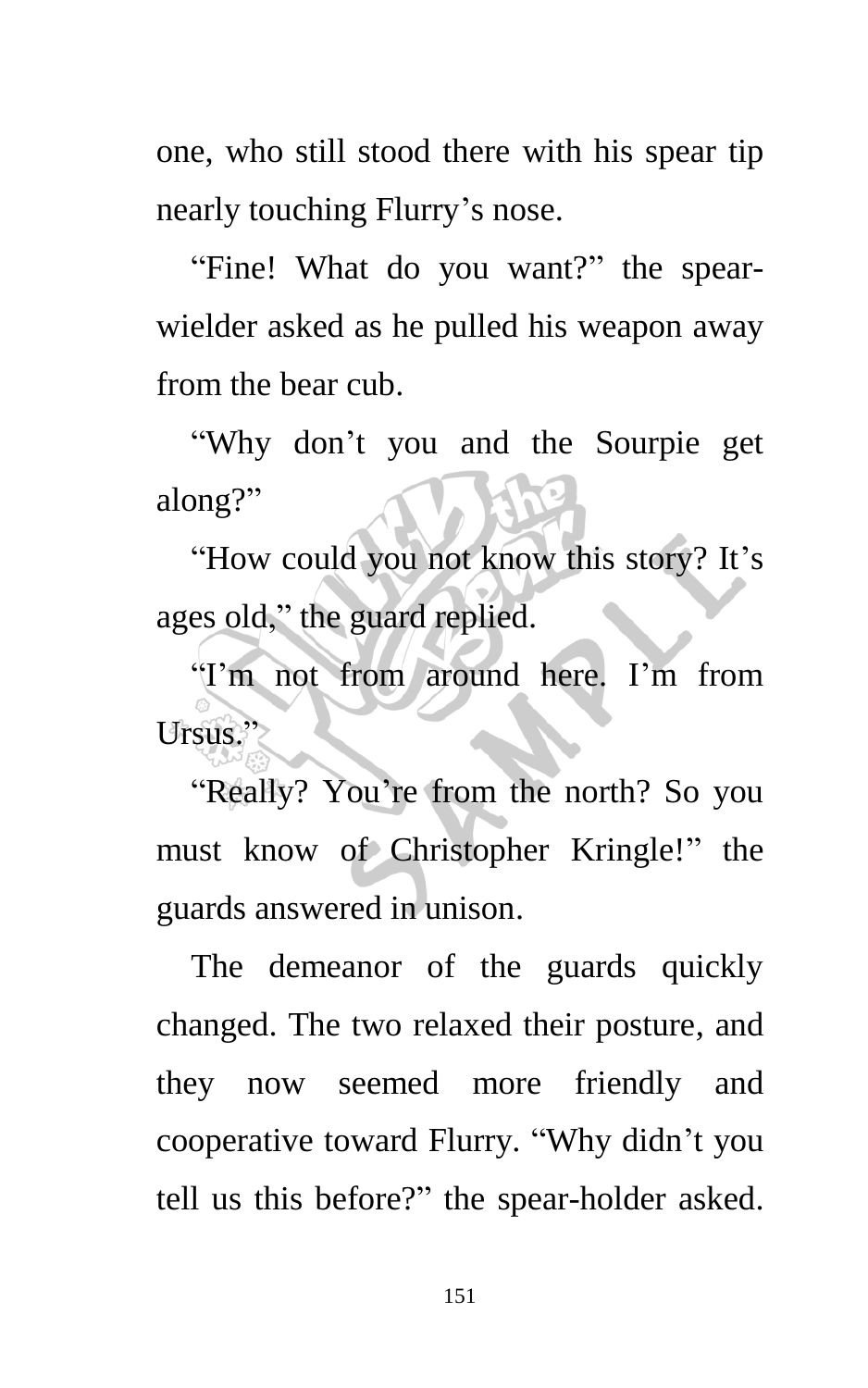He turned to the other guard and said, "Quickly, run and tell the king that this bear comes from Christopher Kringle's land."

The other cat ran off on all fours, instead of only his hind legs. The cat guard was very quick. He was out of sight before the remaining guard was able to turn back to face Flurry.

"Since you aren't from around here, I'll tell you the story. Once, both of our clowders were one. In fact, we all lived here in Tikalico together. It was a prosperous time, and we had the protection of the twin necklaces."

"Necklaces?" Flurry asked.

"Yes, but one of them is now lost to us. The king and his brother once ruled together. Things were good, but the king's brother was secretly jealous of him. His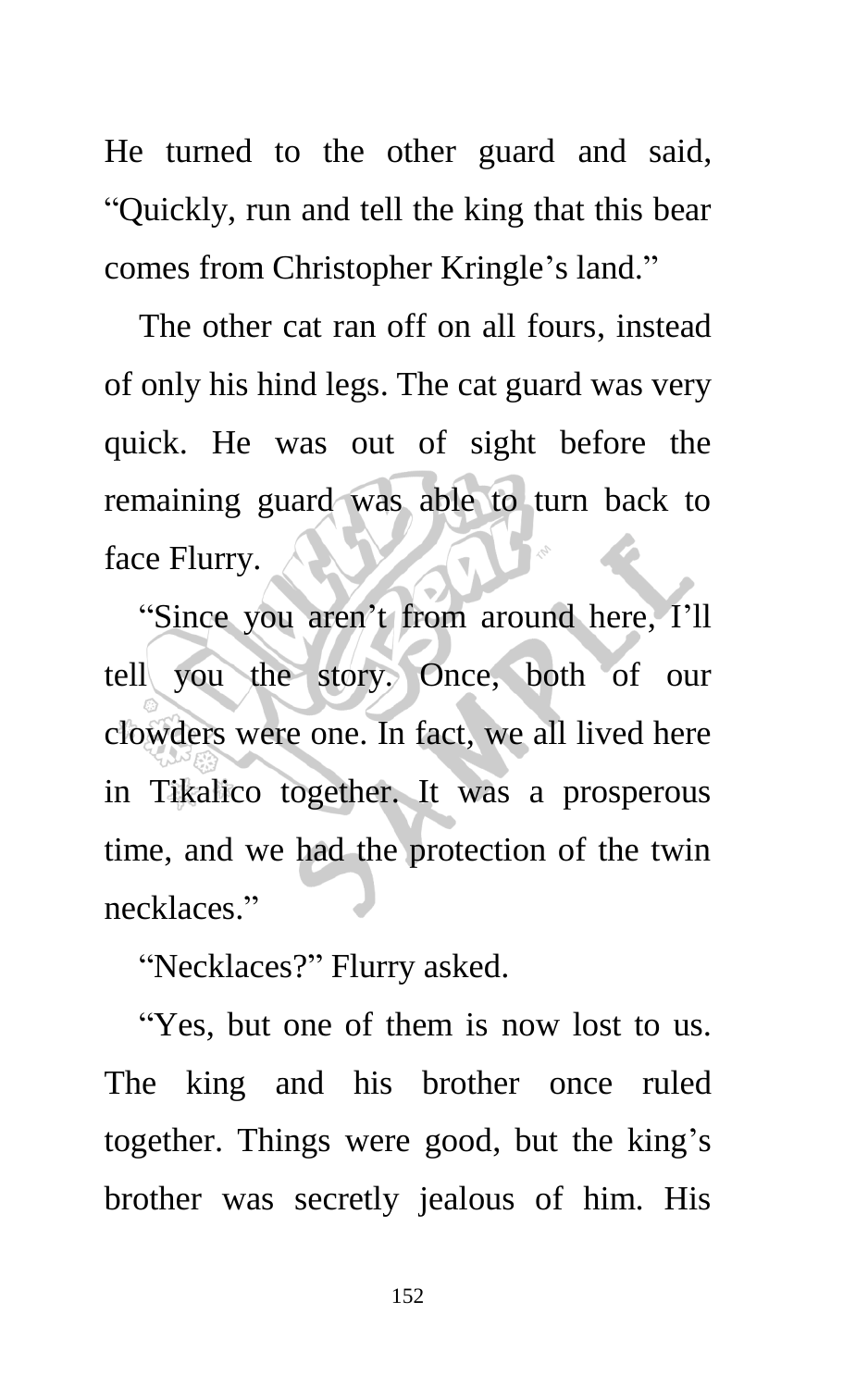jealousy grew to the point of hatred. One day, the traitorous brother led a rebellion against our king and tried to overthrow him so he could have this kingdom for himself. King Ja'gwar was victorious in the battle, but his brother wouldn't hand over the necklace after his defeat. Instead, he made a pact with a pack of wolves to help him defeat us in a second battle.

"The wolves agreed to help him, but for a price. The wolves demanded his necklace in exchange for their help. When Sourpuss agreed to this, the wolves betrayed him and took the necklace for themselves without keeping their end of the bargain. I guess it's only fitting since Sourpuss betrayed us. I suppose he got a taste of his own medicine."

"What's so great about these necklaces, anyway?"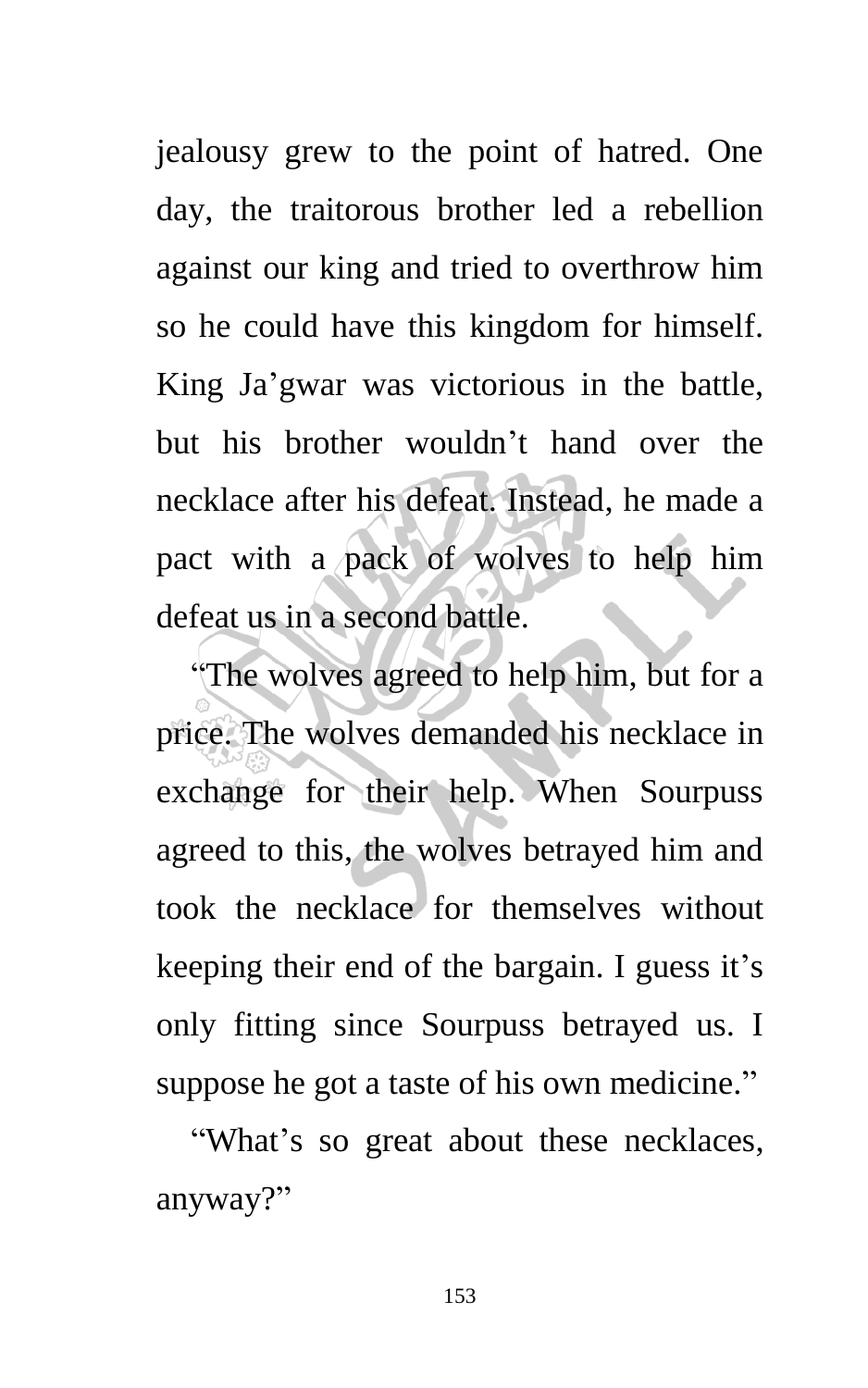"The two necklaces have special powers. We don't fully understand how they work. Our king's necklace protects our community, and the second necklace provides long life and strength to its wearer. However, when both necklaces are brought together, they spread long life and protection to everyone in the city. If someone had both necklaces and kept them for themselves, they could essentially be immortal."

Curious to know more, Flurry inquired further. "So why do the Sourpie not live here anymore? Oh! And why are they called Sourpie? They don't look like pies, though they do have the 'sour' part down pretty well"

"Because of their bad attitudes and their poisonous nature, our leader gave his brother the name 'Sourpuss' and crowned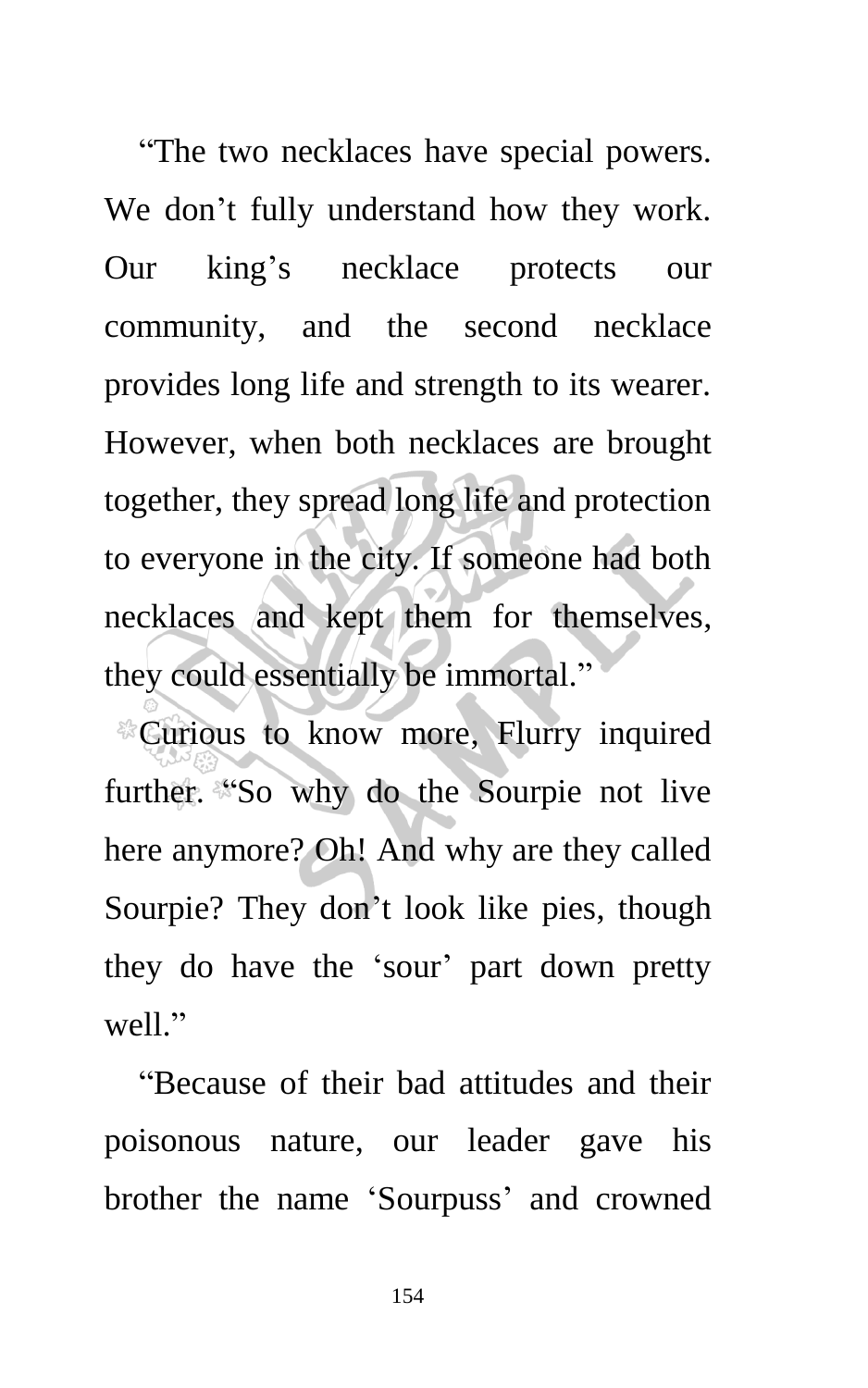him as King of the Sourpie. They eventually embraced that name and meow act proud of it. Sourpie is simply the plural form of sourpuss."

"Ohhh … I see."

"They were banished to the ruined city of Agrio in the wildest part of the jungle with a curse placed upon them. The curse won't allow them to taste anything sweet ever again. They may only eat or drink that which is sour or rotten, as a punishment for their evil."

"Is there any way to break the curse?" Flurry sounded deeply concerned.

"Only our king has the power to do that, and he won't do so. He cannot allow their crimes to go unpunished."

"But you said this happened a long time ago. Shouldn't they forgive each other and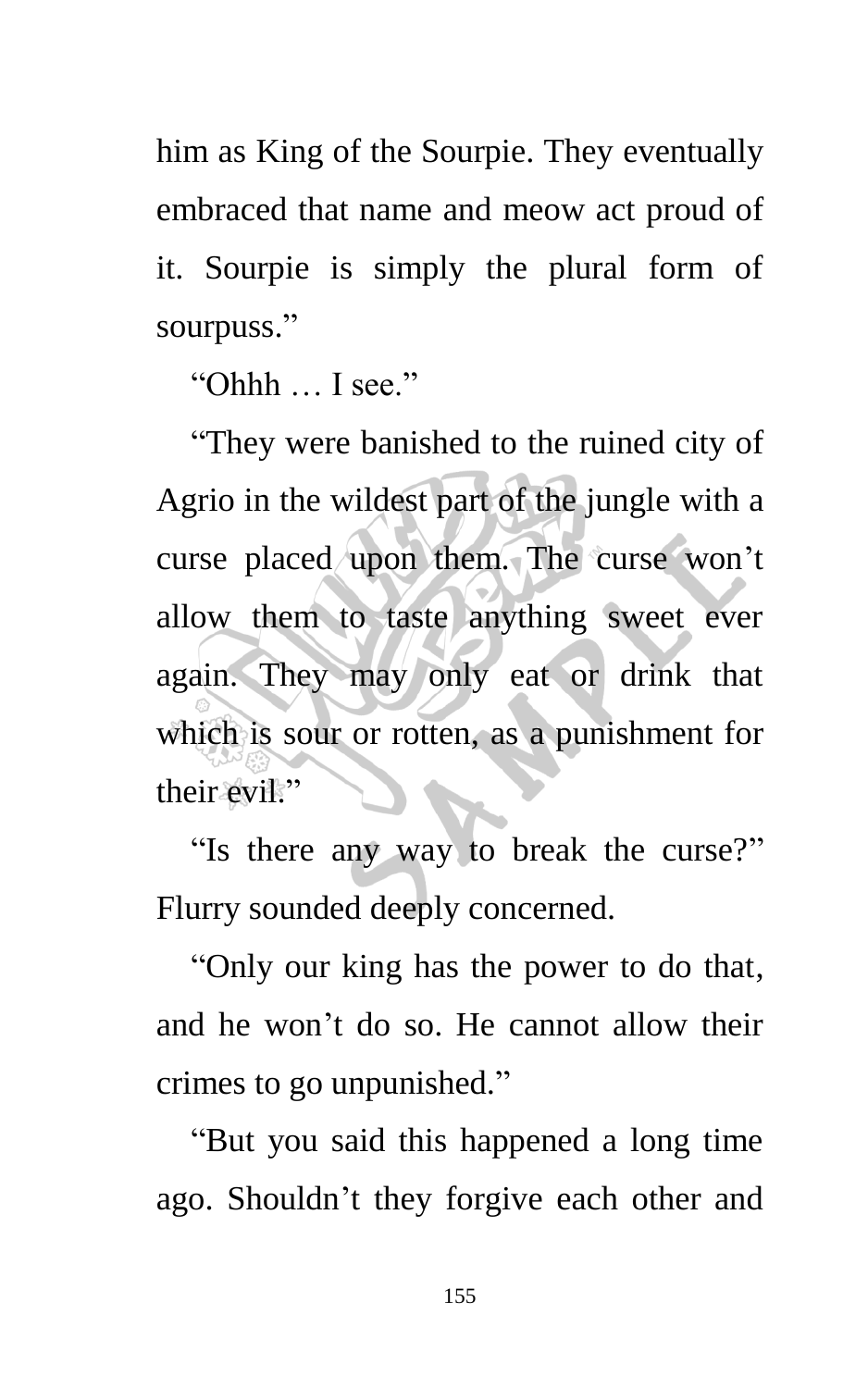forget?"

"They are of the same litter. Sometimes, it can be very hard for siblings to get along. It is said that the more you love someone, the deeper the pain can be when you feel betrayed by them. I don't foresee our two clowders becoming one ever again. At least not in my lifetime."

Flurry looked down at the ground. He now felt even guiltier for how he had treated his sister. He saw how his own jealousy had made him a sourpuss, too. Flurry felt it should be him being held captive by the Sourpie, not his sister. Flurry wept as remorse consumed his thoughts.

"What's wrong?" asked the guard.

"Everything's my fault!" Flurry replied. "If I hadn't been jealous of my sister, none of this would've happened."